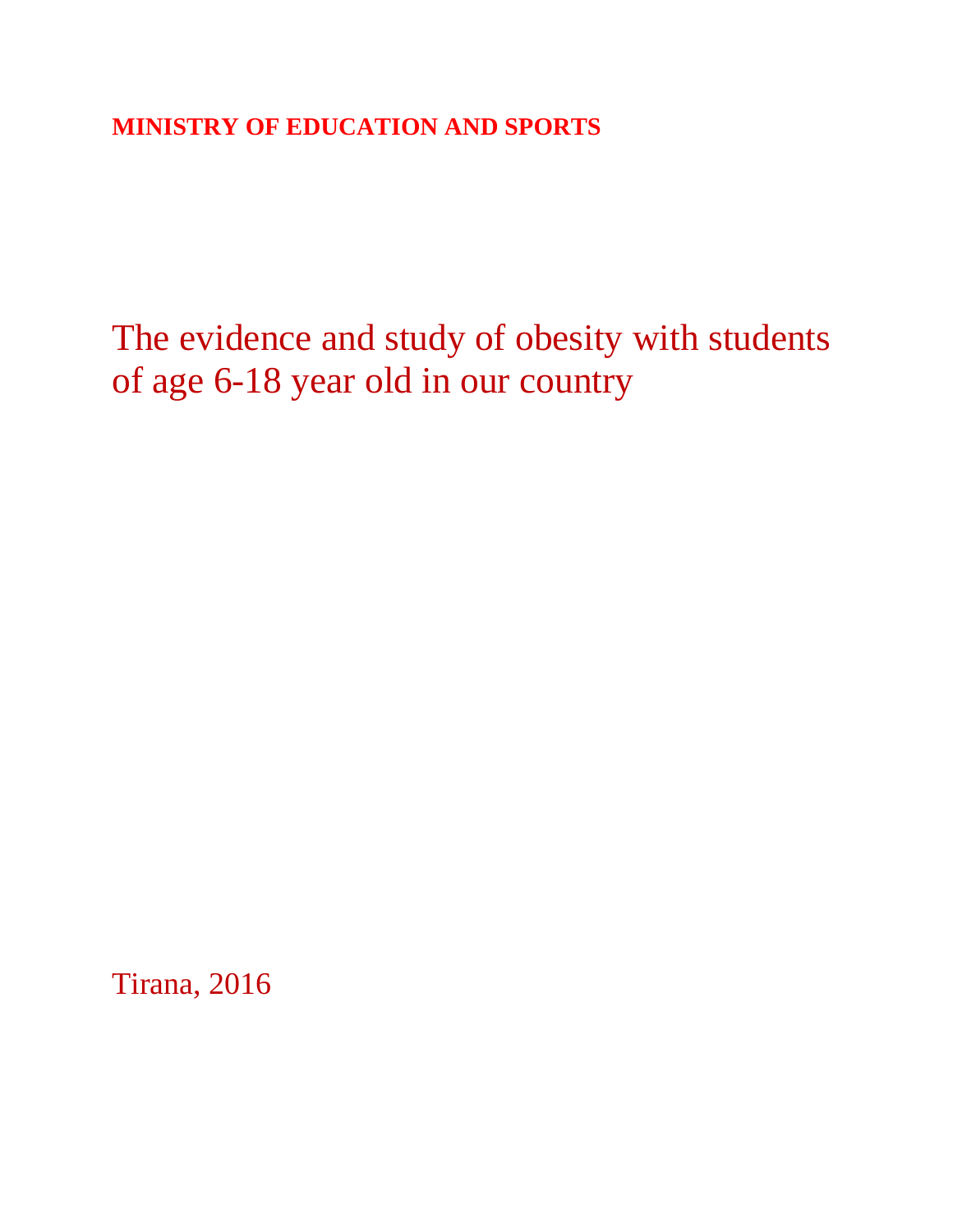# Authors of the study

| Prof.As.Dr.Rauf Dimraj      | leader of the study |
|-----------------------------|---------------------|
| Prof.Dr. Albert Karriqi     | member of the study |
| Prof.Dr.Dhimitraq Skënderi  | member of the study |
| Prof.As.Dr.Fatbardha Kovaçi | member of the study |
| Dr. Aida Bendo              | member of the study |
| Prof.As.Dr.Roland Cerepi    | member of the study |
| Msc. Arjola Byzyka          | member of the study |

Helped in this study

Mrs. Marjana Lako Mrs. Violeta Shqevi. Mr. Ervin Pepi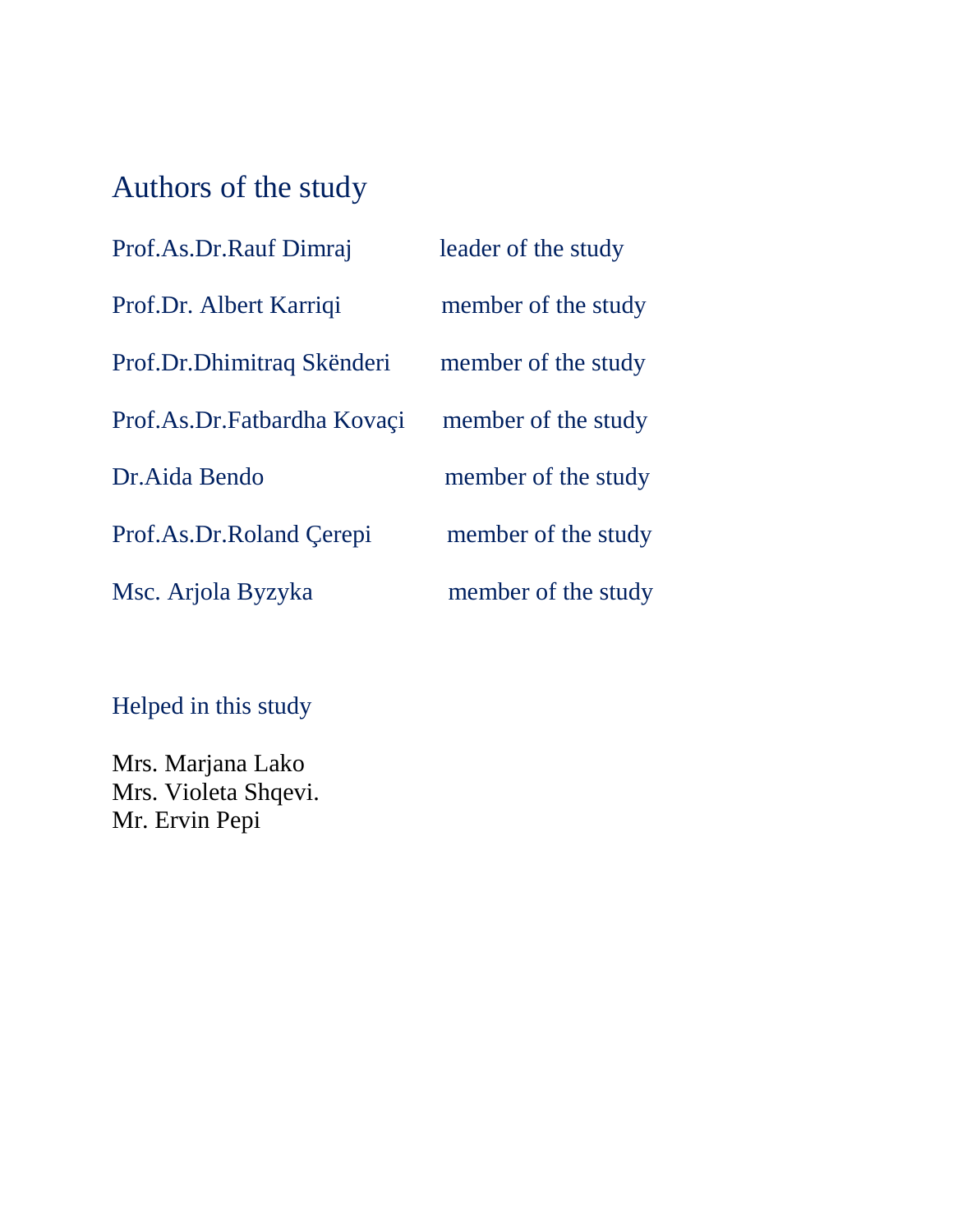# Table of contents

| 1.         |                                                                 |
|------------|-----------------------------------------------------------------|
| 2.         |                                                                 |
| 3.         |                                                                 |
| 4.         |                                                                 |
| 5.         |                                                                 |
| 6.         |                                                                 |
| 7.         |                                                                 |
| 8.         | Main characteristics of the development of the growing organism |
| 9.         |                                                                 |
| <b>10.</b> |                                                                 |
| 11.        |                                                                 |
| <b>12.</b> |                                                                 |
|            |                                                                 |
| 12.2.      |                                                                 |
| 12.3.      |                                                                 |
| 12.4.      |                                                                 |
| 12.5.      |                                                                 |
|            |                                                                 |
| 28.        |                                                                 |
| <b>29.</b> |                                                                 |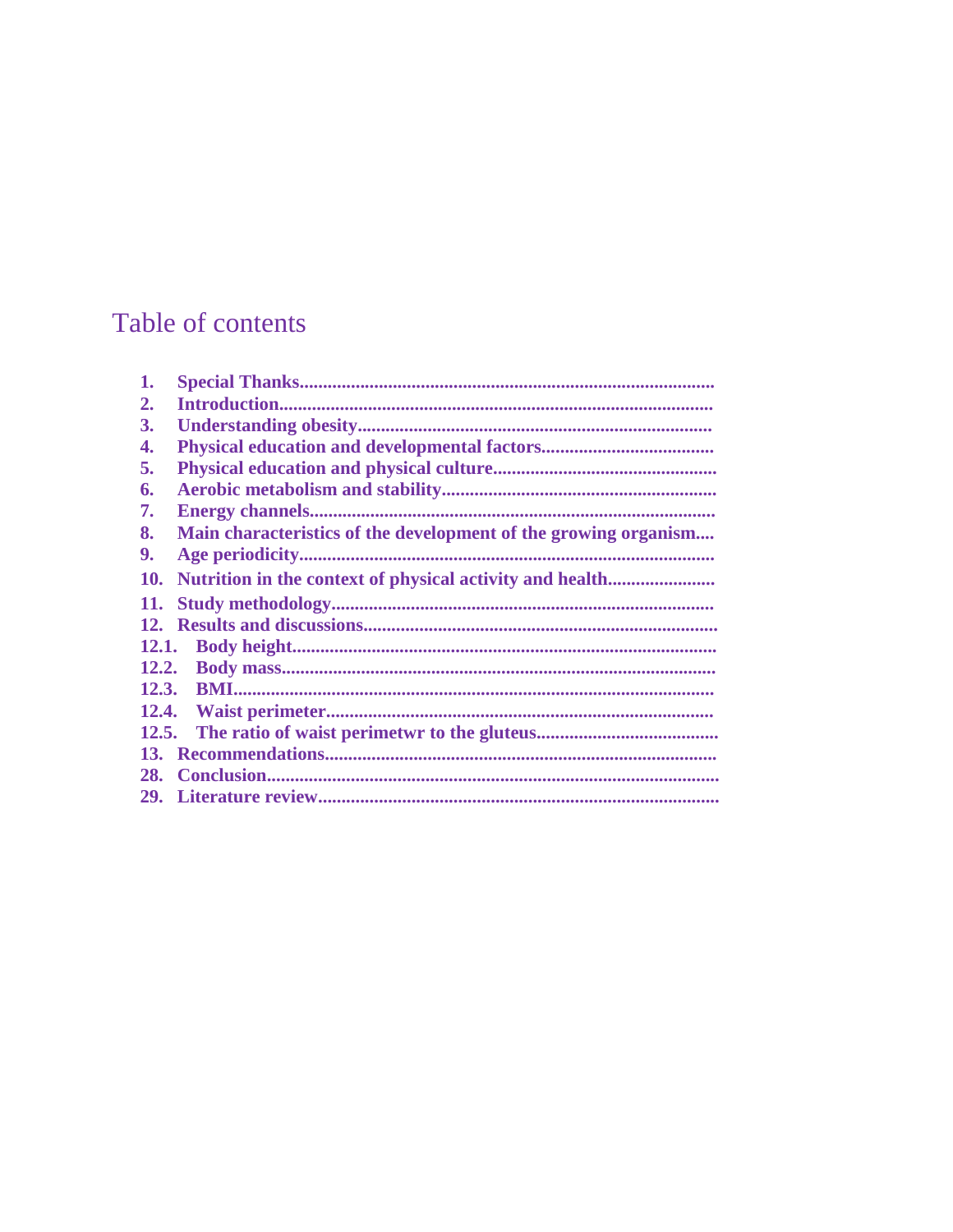# 1. Special thanks

Special thanks are addressed to:

- The Prime Minister of the Republic of Albania, who has presented us and approved step-by-step the platform of physical education and sports with a high quality and developmental sense.
- The Ministry of Education and Sports, and personally Mrs. Lindita Nikolla, who has helped with her continuous presence and decision making towards the implementation of the physical education platform.
- The wonderful children and their parents, who never hesitated in becoming willing collaborators for successfully carrying out this enormous entrepreneurship.
- All the education directorates of all districts, with their devotion and methodological knowledge in making possible the collection of anthropometric indicator data according to the requirements of the reserach platform.
- The principals of schools, who integrated their work to that of physical education teachers, making possible in record time the gathering of written forms at the education directorate and consequently the study group.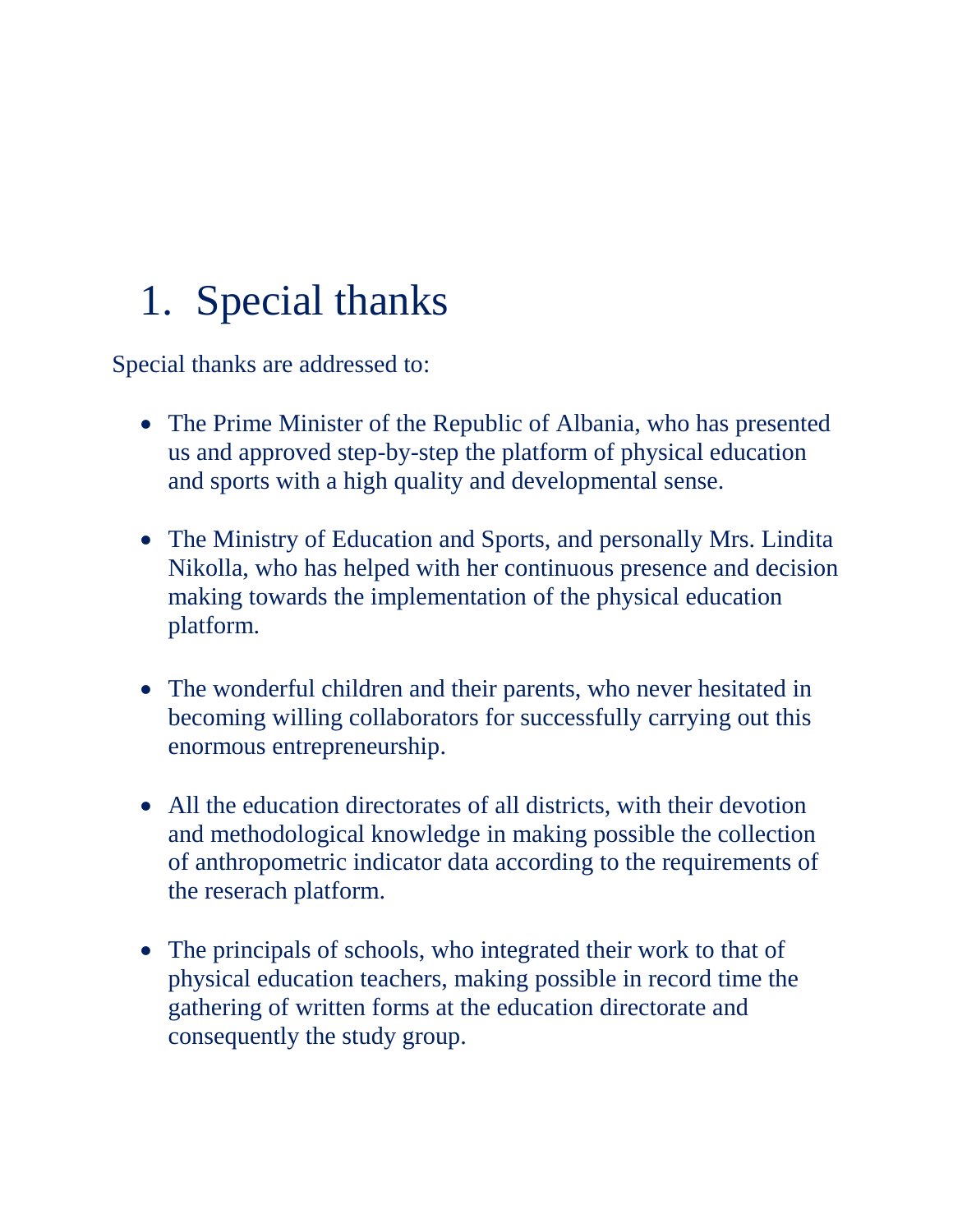## 2. Introduction

Considering the size of the test, the measurement of obesity with students of age 6-18 year old in our country is the first of its kind, not only within our country, but also in Europe and beyond. The test of more than 364437 pre-university students from all schools in our country, from the northest to the southest parts, has not been possible in any other country. Studies that measure the anthropometric indicators, therefore obtaining data for the body constitution and body components, are numerous because this seems like the topic of the day, especially in the developed Euroatlantic countries. However, considering the size of such study, ours is the biggest and most notable one.

The measurement of anthropometric indicators is an immediate need for all of the educational system of elementary and high school, a need which is related to the physical education and its impact in student's health in general. During our daily practice, the body mass and height indicators, those of waist perimeter and above gluteus are the most important because from them we are able to extract many data, three of them being the BMI (body mass index), the indeks of waist perimeter and the indeks of the ratio of the two perimeters.

The data for the body mass and height are related to the evidentation of the condition and prevention of all diseases, starting from cardio-vascular up to the neuro-muscular syndromes. The first evidence from measuring these two indexes is obesity. What is obesity? Obesity is an irregular accumulation of fat in our body, usually 20% or more of the body mass, a quantity that negatively affects the quality and longevity of our life.

The values that result from the indexes can change depending on the geographic specification, based on the heritage and the dynamic development of the populace specified by each place or country. This means that index values are normative and such norms have resulted from each country's studies undertaken over the course of many years. The comparison of normal values of indexes is only achieved for evaluation purposes and for comparing different regions or countries. For this purpose, we have also undertaken such study in order to find our values in the direction of indexes and for evaluating based on the weight and obesity within a pool of preuniversity students.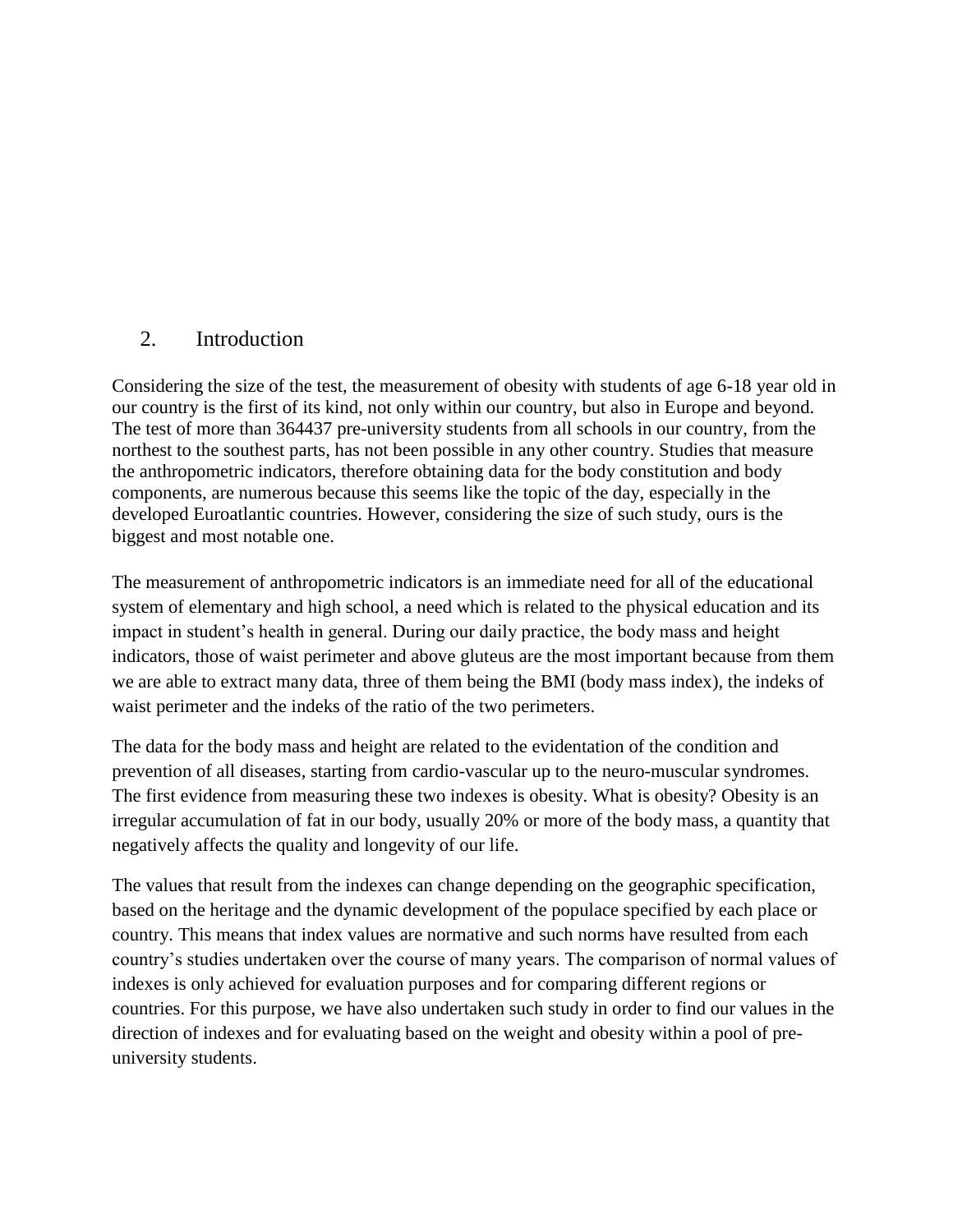In order to be more accurate in our measurements, we have trained school teachers in the theoretical and practical aspect, we have included social debates in our trainings. Hence, independent of whether the anthropometric indicators are already known or not from every individual who has finished high school, the authors' study group has consistently worked with devotion in order to clarify all details, not simply within the techincality of measurements, but also in order to specify the testing procedure and the collaboration with school directorates and the education directorates in different districts. All our wok is achieved voluntarily and without any monetary compensation.

Regarding the benefit of measuring anthropometric indicators, both physical and functional, the study of Elisabeth Quinn "How to affect and obtain values in the cardiovascular system by using long-distance runs and stability exercises" in About.com guide, June 29, 2009, reviewed from the Medicinal Board of USA, makes extensive use of such aspects.

# 3. Understanding obesity

Obesity is a chronic disease that is characterized by the increase in depositing the adipose tissue in our organism. This is considered as the primary cause for many serious pathologies that may even result in sudden death. In the medicinal language, we often encounter the term malign obesity (morbid obesity), which characterizes a high-risk obesity in terms of triggering a range of diseases. Normally, the adipose tissue (calories) represents an energy source for our organism and serves as a protective barrier for our internal organs and our skin. It is usually found in high quantity in the subcutaneous, articulations and around our internal organs. The appearance of obesity is cause due to the imbalance of calorie intake and calorie expenditure, and in such scenario are in favor of calorie increase and can cause an over-accumulation within our organism.

**Some data regarding obesity.** During the last decades, obesity has increased at a rapid pace all over the world. Today, more than 1 billion people are overweight, from whom 300 million are seriously overweight. Since 1990, the number of overweight people in Europe has increased more than three times. An alarming fact is the increase even among children. Furthermore, since 1970, we have a ten-fold increase of young people and children being overweight or obese. In a way, obesity now represents the new epidemic that is slowly spreading steadily all over the world. That's why people also call it "Globesity". Due to ignorance, underestimation, health naivety and social passivity, we can observe alarming rates of growth and associated health or social problems.

According to 2007 statistics of Great Britain, 60.8% of adults and 31.1% of children resulted overweight or obese, and nearly 30,000 people died every year due to diseases associated with obesity. A study taken from State Control of Great Britain evaluated that obesity was costing the National Service at least 500 million sterlings a year, whereas the nation's economy was loosing 2 billion sterlings a year in production. A recent study has shown that households of the 1950's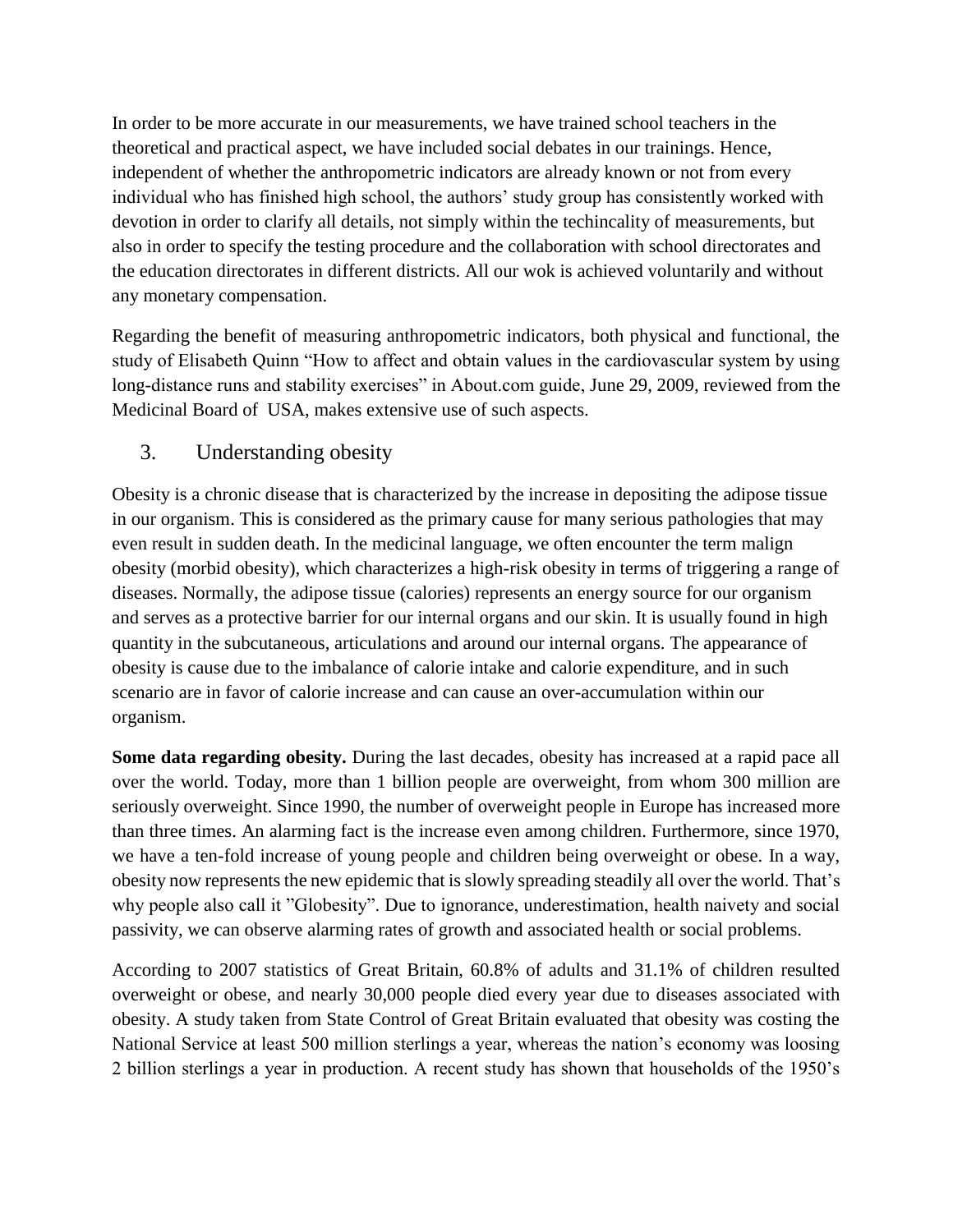consumed more calories than today's women, but they weren't overweight because the daily routine involved more physical activity or physical load.

**Factors.** The etimology of obesity is multi-factorial, but the essential cause is overeating. Obesity can happen to everyone. However, some groups are more at risk of becoming obese. Other factors related to obesity are:

The biological factor : in some patients, the low base metabolism can often be the cause for the emergence of obesity.

The genetic factor : in some cases, it plays a key role in the emergence of obesity. In other cases, substances like the leptin protein can actually restrict obesity. In many obese people, we can observe defects in leptin receptors, which are a cause for the malfunctioning of mechanisms that avert obesity.

Moreover, our current lifestyles are considered a major factor in the emergence of obesity. The overconsumption of calories and the decrease in physical activities are both contributing to the increase of fat in our organism. Furthermore, damages of nuclei located in our hypothalamus that control our hunger can cause obesity through the hyperphagie mechanism (an increased sense of hunger as a result of damages in mechanisms that inhibit hunger).

The hormonal factor : based on various studies, we have noticed that an increased in the endocrine activity of the pancreas and hypercortisolemia present a risk and cause for obesity.

#### **Factors that disrupt such balance are many, but the main factors consists of :**

- Stress, tiredness, sadness
- $\bullet$  Age
- Some medicines
- Hormonal imbalances
- Quitting smoking (the first stage or the first 12-16 months)
- Having extra weight after giving birth
- Heritage

**Risks associated with obesity.** Obesity causes a great range of disfunctions and pathologies in our organism, often becoming a cause for sudden death. The cardiovaskular aparatus is the one most easily affected and/or damaged. The increase in heart mass of the heart becomes the cause for the appearance of irregular heartbeat and atherosclerosis of blood vessels. When atherosclerosis causes an obstruction of coronary aa, this can result in acute myocardial infarction with fatal consequences. Diabetes as a cause of periferic tissue resistance against insuline has become quite frequent. Data of diabetic patients due to obesity have also been very alarming, especially when people of young ages are the ones also frequently affected. Respiratory insufficiency is another complication. It is characterized by difficulty in breathing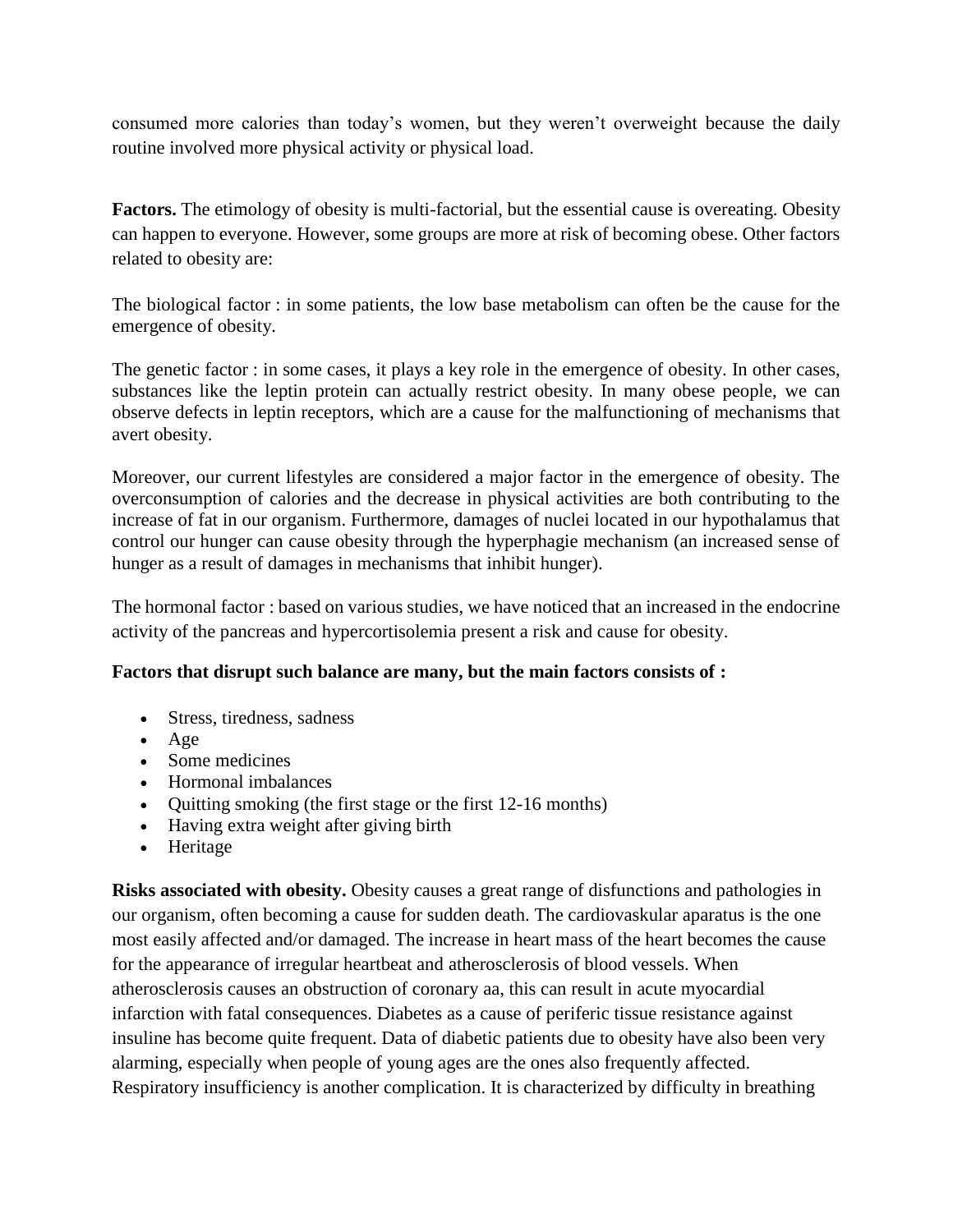and lethargy, which can even result in coma. For females, we frequently observe amenorrhoea in the genital aparatus, whereas for males we frequently observe impotence. For both genders, obesity can become a cause for sterility. The skin of obese people can often form different kinds of erythemas or dermititis, whereas in the gastrointestinal tract we observe dominating phenomena like constipation or cholelithiasis.

Such catastrophic data have only become public seven years ago, even though it seems that we've heard of them all the time. During this period, we are faced with the first important report, according to which 300,000 people from the United States have lost their lives due to being overweight. At the same time, people spoke of it as a global epidemic ; "globesity", which was a way for making evident the 'progressive overweight of countries'. Such perspective was also considered by the WHO. "If we want to consider any kind of epidemic, whether being flu or something else, nothing is worse than the epidemic of obesity, especially in the sense of health impact for countries and our societies", has declared in 2003 Julie Gerberding, director of the 'Center for the Control and Prevention of Diseases' in USA. The predictions (formulated from the last congress about obesity, conducted in Sydney, Australia), anticipate that, withing few years, the spread of such phenomenon might compromise the longevity of human kind. A recent report has made public that 1 billion people are obese, which paradoxically has surpassed the number of 800 million malnourished people all over the world.

Quite a few people might end up with hypoglycemia. The crisis of hypoglicemia is preceded by unexpected weakness, with sweat and drowsiness. However, it can also be associated with paleness, headache and inability to concentrate. The reason always remains the same, lack of blood glucose. The glucose represents the primary source of fuel in our organism. While taken from food, it becomes necessary for the well-functioning of our cells, especially brain cells. That's the reason why we observe low energy levels and lassitude or lethargy when our blood glucose levels are low. The concentration of sugar in our blood is continuously regulated by two hormones : "glucagon" and " insuline".

*The worst thing about obesity is not simply related to esthetics. It is actually a lethal disease. Moreover, it is one of the primary contributors in the creation and complication of diseases from a long list of chronic types. By listing some of the main global issues, 600 million people have arterial hypertonia, 177 million are with diabetes, 20 million with cancer, and 20 milion with ischemic heart disease of brain arteries. It was reported in 2005 that, due to the abovementioned diseases, obesity has caused the death of 35 million people: 7 million from ischemic heart diseases, 5 million from brain vascular accidents, 7 million from hypertension, 7 million from cancer, 4 million died due to diabetes, and 4.4 million from issues with cholesterol. Which wars, epidemics, or natural disasters have caused human kind a great catastrophe? If we also add the financial and psycho-emotional barrier related to their diagnosis and treatment, this becomes a huge burden for patients and their families, both individually or socially. The expenses are increasingly high, up to unafordable levels, both for devleoping and developed countries.*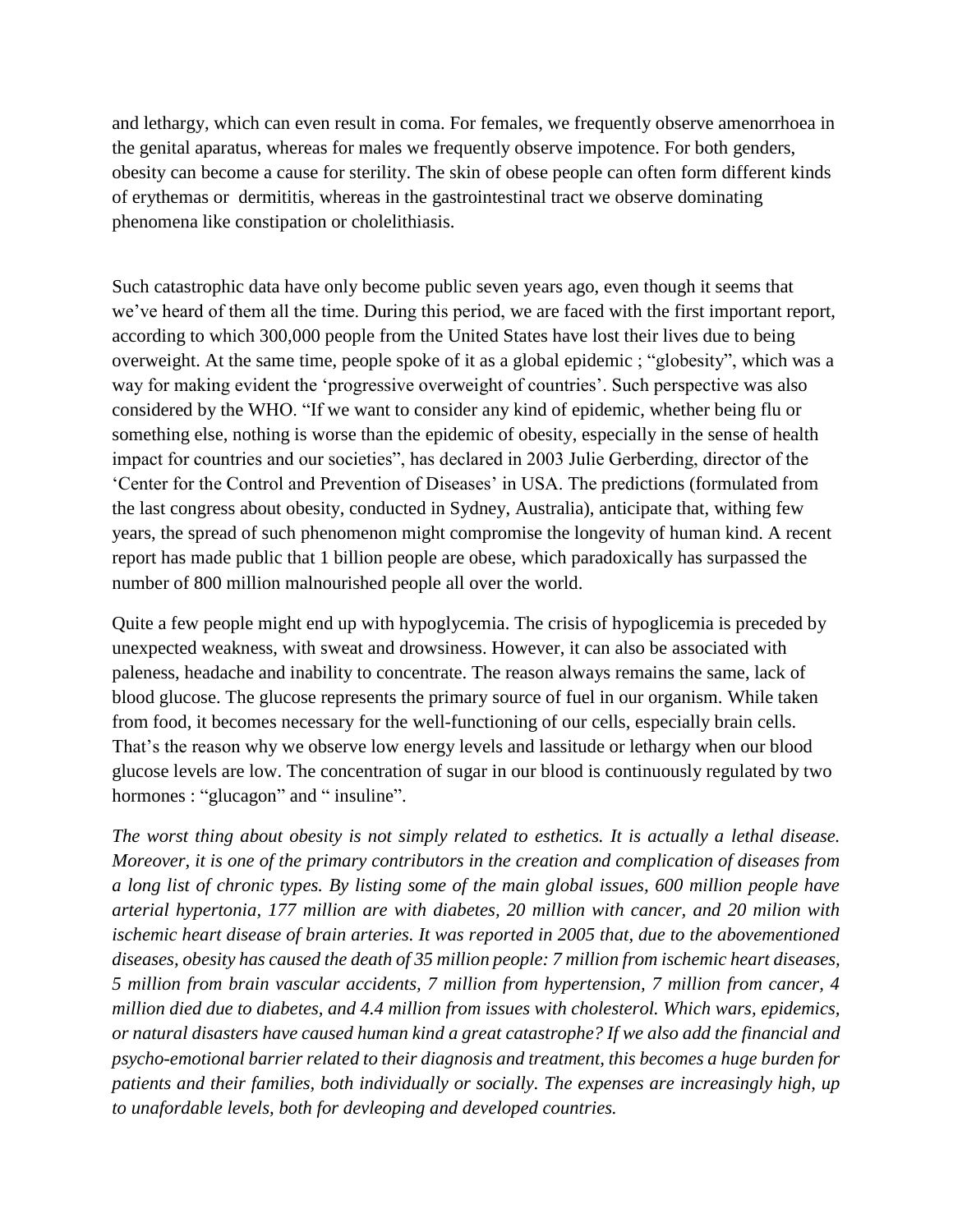#### **What are the diseases and health problems associated with diabetes?**

- Heart (heart attack)
- Vascular system (blood pressure, atherosclerosis)
- Respiratory system (restrictive syndrome, sleep apnea)
- Hepato-biliary system (liver stones, fatty liver)
- Hormones and metabolic functions (diabetes, cholesterol, etc)
- Kidney functions
- Joints and muscles
- Skin
- Surgery risks
- Reproductive disorders and sexual disorders
- Psychologic disorders and social behavior disorders... etc.

**Source for many diseases.** Experts believe that obesity is the primary cause for the continuous worsening of our health, even more so than smoking. Being overweight is related to a series of health problems like diabetes, heart diseases, high blood pressure, some forms of cancer like breast cancer, prostate cancers, stress, anxiety, depression and infertility. Emphasis regarding fighting such scenarios is put in prevention and education of new generations towards a healthy diet and higher physical activity.

*Overweight paradoxes. Poverty, inability and ignorance for choosing and buying the right kind of food, adequate for our health being, have created a new kind of malnutrition, which isn't so much related to the quantity consumed as it is with its quality: the composition, way of cooking, offering, buying and selling, marketing, new choices and preferences towards food and high calorific values. Especially within poor societal strata and unfavored population groups, we notice an increase in consumption of foods that are rich in sugars and animal fat, which are sold at a low price, but unfortunately endanger our health. As a consequence, obesity, which was feared before by the rich, now is also spreading in poor territories of millions of inhabitants.* 

*The cheap market and obesity. The way we feed is affected by the average individual income, the food production, supply, distribution, marketing and consumption. The democratization and free market due to big socio-economic changes in the world enabled the increase in productivity, free exchange, globalization of the food business and the supply with varied types of foods. Besides pleasure, they have actually created new risks for the health of individual consumers, who overly consume potentially dangerous food for their health, particularly unprepared, industrialized, super-concentrated with sugar, animal fat, alcohol and with an overall high calorific level.* 

The free market and marketing create new dietary preferences towards food, especially in urban areas. Natural food and fresh products, vegetables, fruits, natural bread, milk and traditional products are left aside as something unfashionable. In their place, we see industrialized food, more often imported, ready or half-ready to eat (Fast Foods like sandwich, McDonald, Donner, Coca Cola, Fanta, Chocolate, and beverages with high alcohol content) with new tastes, but with very high calorific level, mainly based on fat, sugar and alcohol, and covering most of the market and our dinning tables. Parallel to that, we observe a gradual shift of the dinning place; from the tradicional family-based into the social one like bars or restaurants. Even the tradition of taking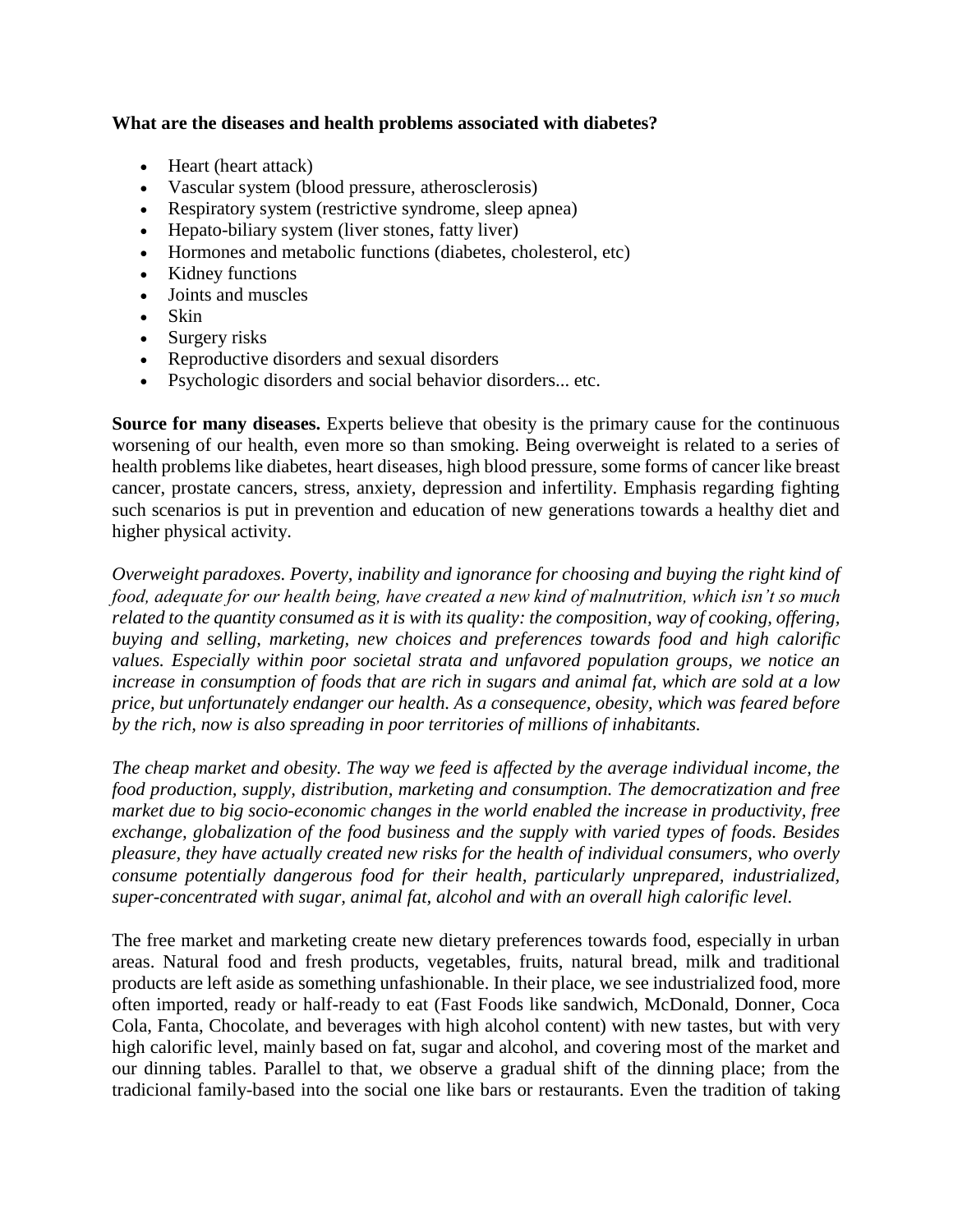food from home for later consumption while at work or school is being replaced with ready food that is bought in kiosks or ambulatory points, or automatically served in the business centers of schools.

The secondary risk, synergically related to the first, is the physical comfort. A new lifestyle is being spread, characterized with reduced physical and muscular activity. This comes from the urbanization, the massive displacement from the country to the city and the usage of vehicles, which replaced walking or using bicycles. We now have elevators instead of walking the stairs, a prolonged period of watching TV, computers, and an overall associated passivty instead of the active movement, sports and work that was previously tedious physical strain.

*The problem is that food is not like the air we breathe. During breathing, our organism intakes and keeps only as much air as it needs, the rest is exhaled. This is not the case with food. Food is 'fuel' and by burning it our body's cells are continuously set in motion. Our organism doesn't throw away excess food, but instead deposits them as reserve 'fuel'. This is a protective physiological mechanism of our organism, which uses reserves in cases of low food intake. The depositing of excess calories is achieved in the form of body fat. This is formed from excessive calories and lack of mobility, from over-eating and inability to burn calories in our body from food intake. Despite having a positive goal when depositing slowly and progressively, when there isn't such balance, it can become a risk that looks like a "time bomb" inside our organism.* 

# 4. Physical Education and developmental factors

One of the greatest problems in the civilized world today is lifestyle, particularly for young ones and children. For this reason, physical education plays a particularly important role as the first developmental factor that can well-educate the new generations. However, independently of the meaning over physical education, emphasis should also be placed that in our country there is little or no understanding of the value of doing physical exercise. There are occassions when teachers of other subjects in elementary and high schools identify physical education with lost time or opportunity for becoming intesive with the daily homework. There are other factors as well, but the key concern should be addressed towards physical education teachers and their awareness for orderly arranging developmental factors for the positive approach towards physical education and sensitivity of external factors. For all mentioned above, we think that it is important to be in equal levels with conceptual intelligence, particularly relative to exact sciences.

Consequently, a question comes to mind: which factors inhibit the progress of physical education, particularly for young ones and children?

1. Parents' concepts, but those of teachers also, especially within natural sciences, still view children's participation with sports as an inhibitor of the progress of other lessons. Today, sport is treated everywhere not simply as a physical-funcitonal value, but also as an ability to assimilate stable knowledge over the time unit. Many thinkers have reached the conclusion that sports affect the nervous central system and, through this effect, we observe an increase in the ability to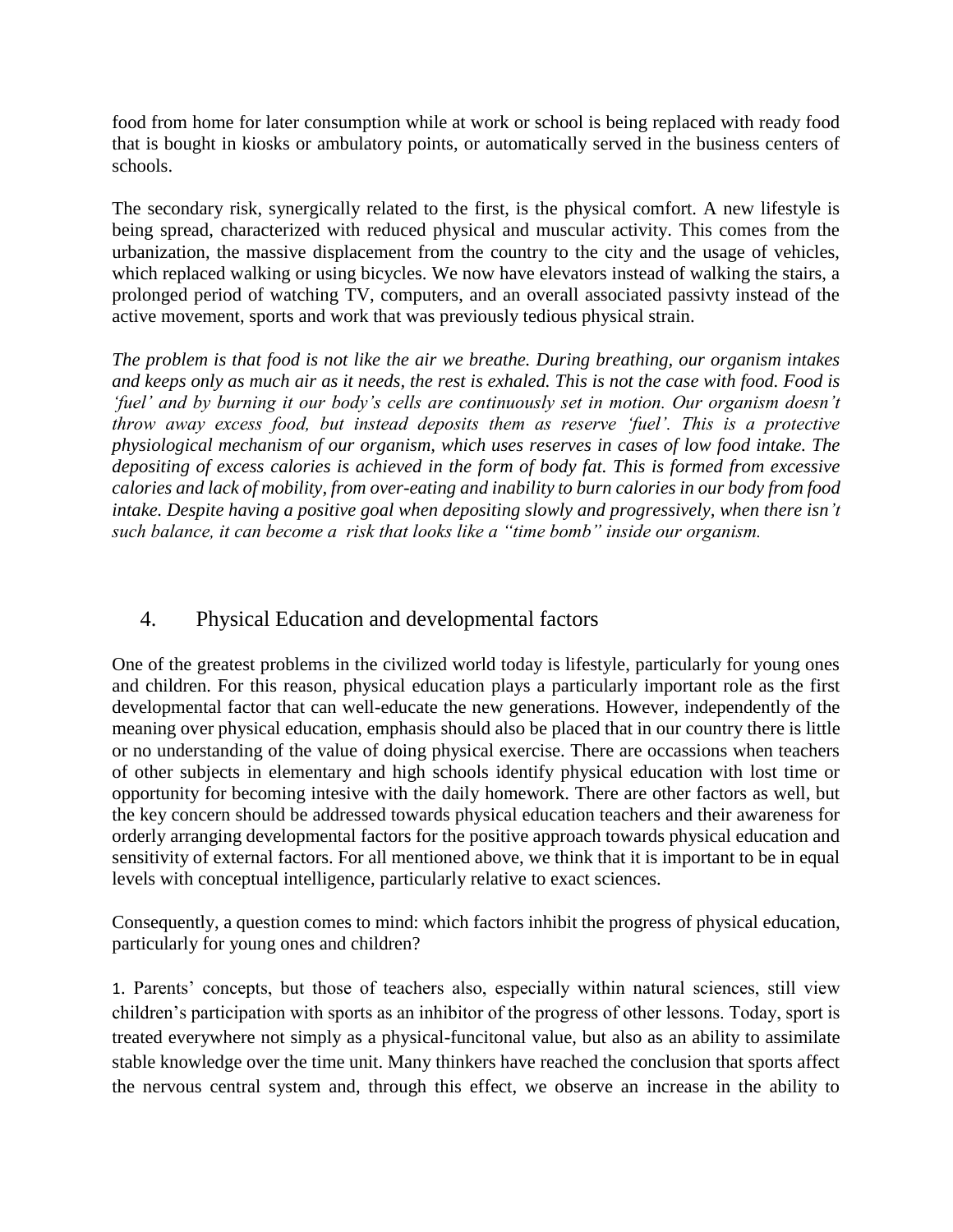assimilate knowledge, especially in terms of keeping us in a ready-like state towards learning for long periods of time.

2. The inability of physical education teachers, of physical conditioning methodists and trainers of professional competence related to the connectiveness of conceptual intelligence with motor intelligence. In order to explain such connectiveness, we can say that since intelligence is conceptual, it builds the knowledge of each of us in different fields of thought. Likewise, intelligence is the cause for building everyone's knowledge in different fields of mobility. With the evolution of human intelligence, since these two concepts have been associated with motor and intelligent sensors, by differentiating each of them and by starting from a common ground, there has been an obvious difference of one towards the other. Conceptual intelligence is developed by constructing our essence/soul in all fields of thoughts. Motor intelligence reaches and surpasses the sensory motor activity of body construction in different fields of mobility.

Motor activity is not integrated with the intellectual activity, nor should be mixed with it, but it finds its branches in the development of motor structures and coordination of new actions. In other words, techniques are considered as solutions developed from motor intelligence for solving any issues related to the environment, while being continuously renovated outside of the theoretical understanding. Sometimes, this environment is enriched with the presence of a teacher or a trainer, whose roles are oriented in helping the given subject to build or find solutions. Once the degree of efficacy and stability that characterizes every level of achievement is obtained, these techniques form the motor knowledge summarized from one level to the next, both in the ontogenetic and the phylogenetic planes. Moreover, it is necessary to study them as perfect models, but above all, to understand the development mechanisms.

 Nowadays, there are many questions posed, but the most essencial one is related to the relationship between motor and conceptual intelligence. How much do they affect each other, what are the dependency and causal relationships that are created between them? One of the areas of reciprocal influence is the one of interest to the training of lecturers, teachers and methodists of fitness and muscle development, considered as relationships of consciously maintaining the meanings of **sense** and **feelings**. On the other hand, the relationships of motor intelligence to the conceptual one are achieved thru mechanisms that are extended outside of the concious field.

Example: It often happens that during the physical education lessons, particularly the techincalphysical program, for us to observe totally inadequate guidelines that may seem very well adaptable with the learning methodology, even though they are well-defined as clear ways of action and well-understood by normal students. The reason is related to the fact that it's not enough to only have good intellectual knowledge and a clear consciousness regarding what to do (or not to do). This happens for three primary reasons:

 a) Consciousness, by carrying the action over the sports results, cannot act immediately and causally over the mechanisms or over the actions of mechanisms.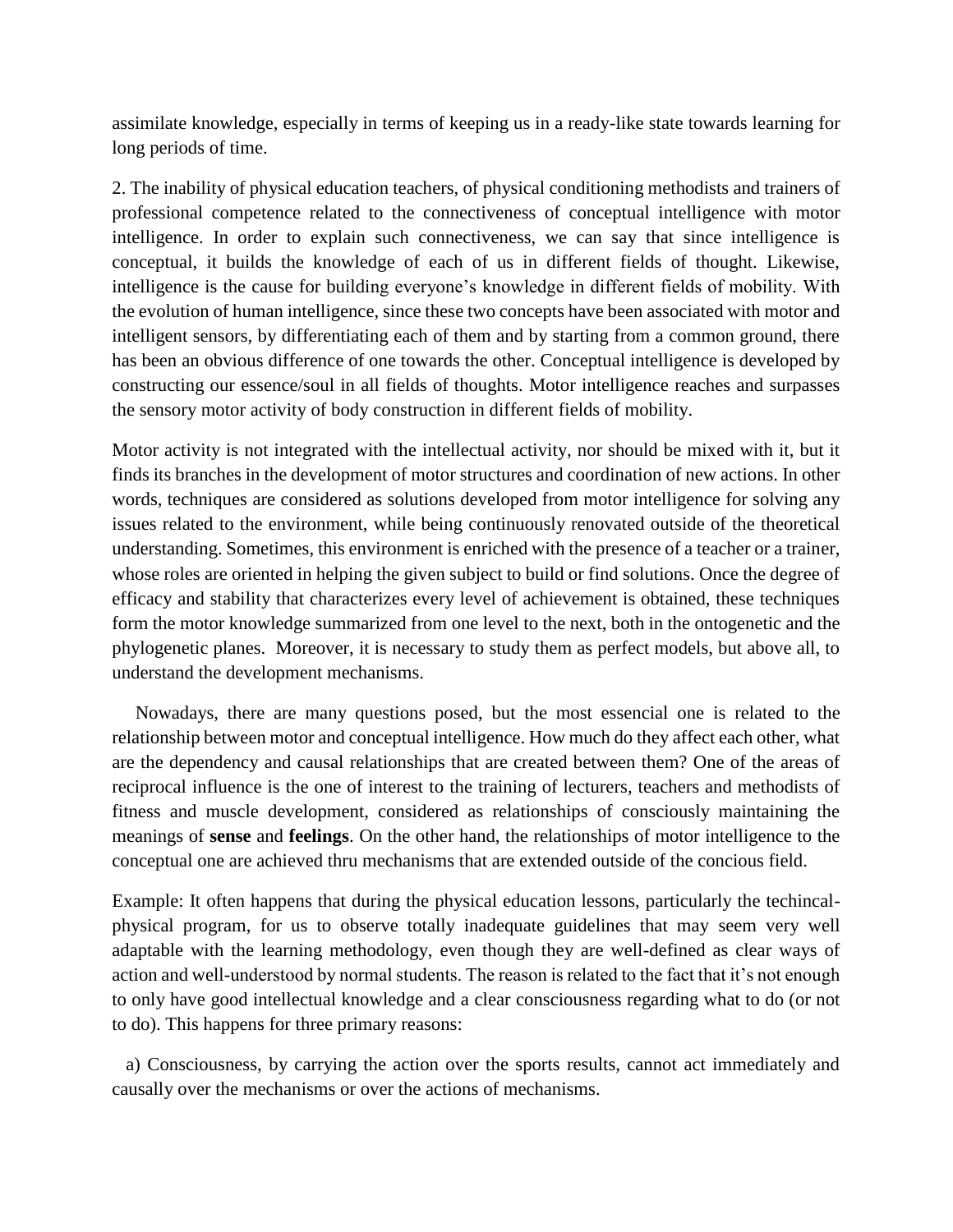b) Since knowledge makes up a system of meanings that derive from past actions, it is specifically personal and with a self-observable image that is wrong and deformed. It is also necessary to have, but difficult to individualize, guidelines that do not represent the same meaning or idea for everyone.

 c) The same conciousness maintains equal ratios of tried senses during the development of the action itself. This means that the action is achieved continuously in process and the senses are not a consequence of this action.

 Therefore, now we better understand the need for discussions, descriptions, verbalizations by also carrying with us 'what needs to be done'. This must be understood in such a way that, as described by notable researches, can be considered as a stable and lasting connectiveness between the motor and intellectual intelligence with direct and indirect ratios of such connectivity. Nothing is built without moving, which means that the developer is movement itself. It can be the construction worker, or the architect that supervises the works. All this treatise has in its essence the opposite meaning to that of many teachers of sciences, particularly the natural sciences and in some cases the parents themselves regarding the fact that sports inhibit the progress of learning. Engaging in sports increases the readiness of CNS, which measn that sports increase the assimilation of knowledge relative to the time unit. This has already been proven scientifically and we are obliged to adopt such concepts and knowledge, as we are obliged to make them clear to others.

## 5. Physical education and the physical culture

Nowadays, everyone considers physical education as the first developmental factor that welleducates the new generation. However, despite the meaning over physical education, it is also important to notice that in our country there is little or no understanding over the value of obtaining physical exercises. There are occassions when teachers of other subjects in elementary and high schools identify physical education with a lost time and inability to be intensive towards the respective educational needs. We can mention several factors, but the key factor is about us, the physical education teachers, knowing well and properly listing the necessity of developmental factors for a positive performance in physical education and the sensibilization of factors that are external to us. For the abovementioned statements, we think that it is important for us to be on equal grounds with the conceptual intelligence, particularly that of exact sciences.

Consequently, a question comes to mind: which factors inhibit the progressive development of physical education, particularly for children or young ones?

1. Parental concepts, but also those of teachers and specifically those of natural sciences still view the participation in sports of their children or students respectively as a barrier to the progress of their lessons. All over the world, sports is treated not only as a physical-functional value, but also an ability for obtaining stable knowledge relative to the time unit. Many researchers have reached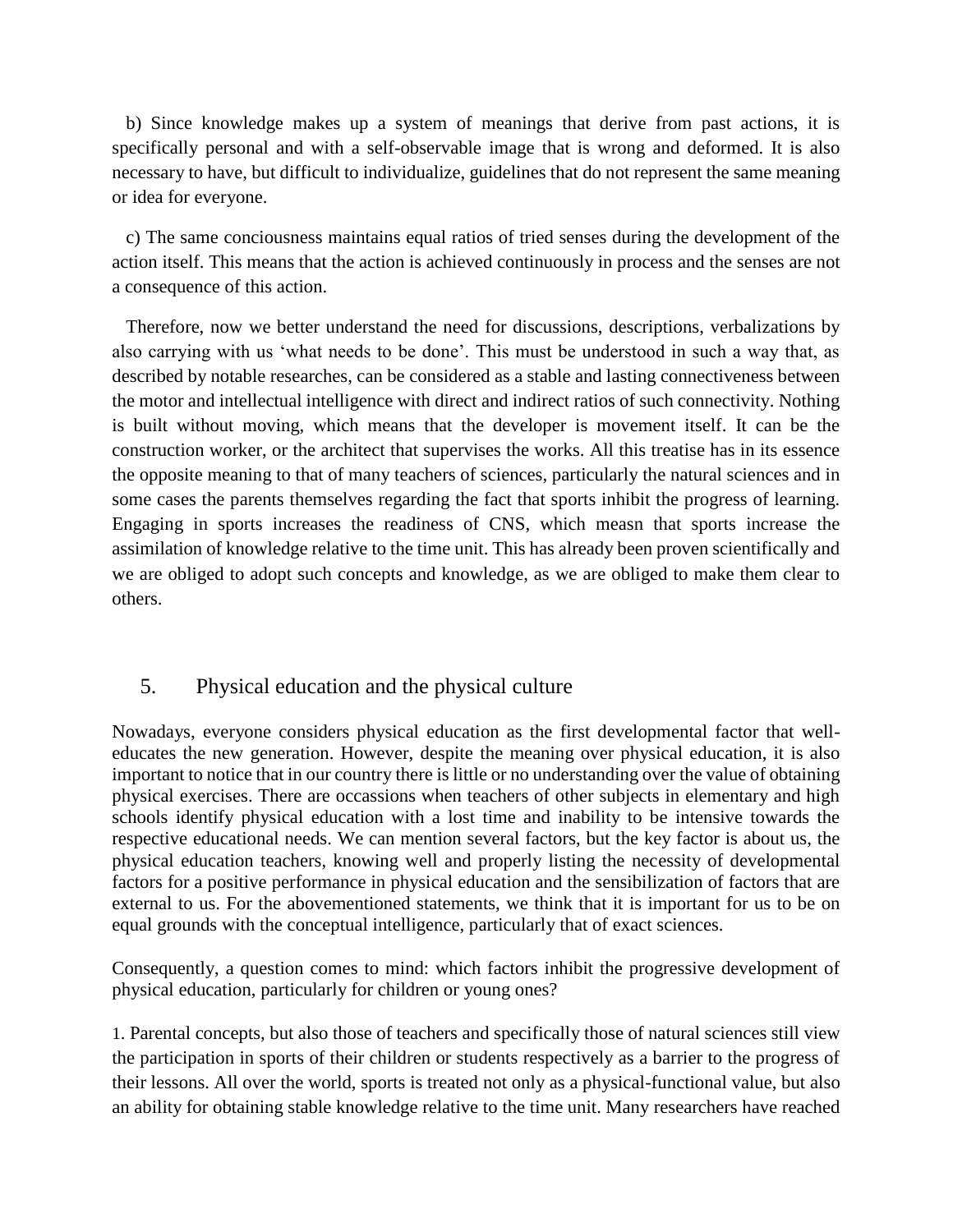the conclusion that sports stimulate the central nervous system and, through such stimulation, we experience an increse in adopting knowledge but also keep knowledge in a state of disposition towards learning for long periods of time.

2. The inability of physical education teachers, methodists of physical conditioning and trainers in training profesisonal competence for the connectiveness of conceptual intelligence with motor intelligence. In order to explain this type of connectivity we can say that intelligence, since it is conceptual in form, can build the knowledge for everyone in different fields of thought. Moreover, intelligence is reponsible for building knowledge for everyone indifferent fields of mobility. With the evolution of human intelligence and since these two concepts are associated with the motor and intelligent sensor, their differentiation starting from a common root has also enabled their distinctiveness. Conceptual intelligence is developed by building our 'soul' in all fields of thought. Motor intelligence is extended and surpasses the sensorial-motor activity for building our body in many fields of mobility (athletics, sprints, swimming, sports games, specific conditioning exercises, etc).

 Motor activity is not extended with the intellectual activity, nor it should be mixed with it, but instead it finds its branches in the development of motor structures and the coordination of new movements. In other words, the techniques are the ones considered as constructed solutions caused by the enviroment and continuously rinovated outside of the theoretical understanding. Sometimes, this environment is enriched from the presence of a teacher or trainer, whose role is to help the subject build or find solutions. Once the degree of efficacy and stability that characterizes every level of achievement is obtained, these techniques form the motor knowledge that are summarized from one level to the next, both in the ontogenetic and the phylogenetic planes. Moreover, it is necessary to study them as perfect models, but above all, to understand the development mechanisms.

 Nowadays, there are many questions posed, but the most essencial one is related to the relationship between motor and conceptual intelligence. How much do they affect each other, what are the dependency and causal relationships that are created between them? One of the areas of reciprocal influence is the one of interest to the training of lecturers, teachers and methodists of fitness and muscle development, can be considered the the relationships of mantaining the pedagogic action, which in different scenarios or situations can be systemized in conscious way with respect to the meanings of **sense** and **feelings**. On the other hand, the relationships of motor intelligence to the conceptual one are achieved thru mechanisms that are extended outside of the concious field.

 Example: It often happens that during the physical education lessons, particularly the techincalphysical program, for us to observe totally inadequate guidelines that may seem very well adaptable with the learning methodology, even though they are well-defined as clear ways of action and well-understood by normal students. The reason is related to the fact that it's not enough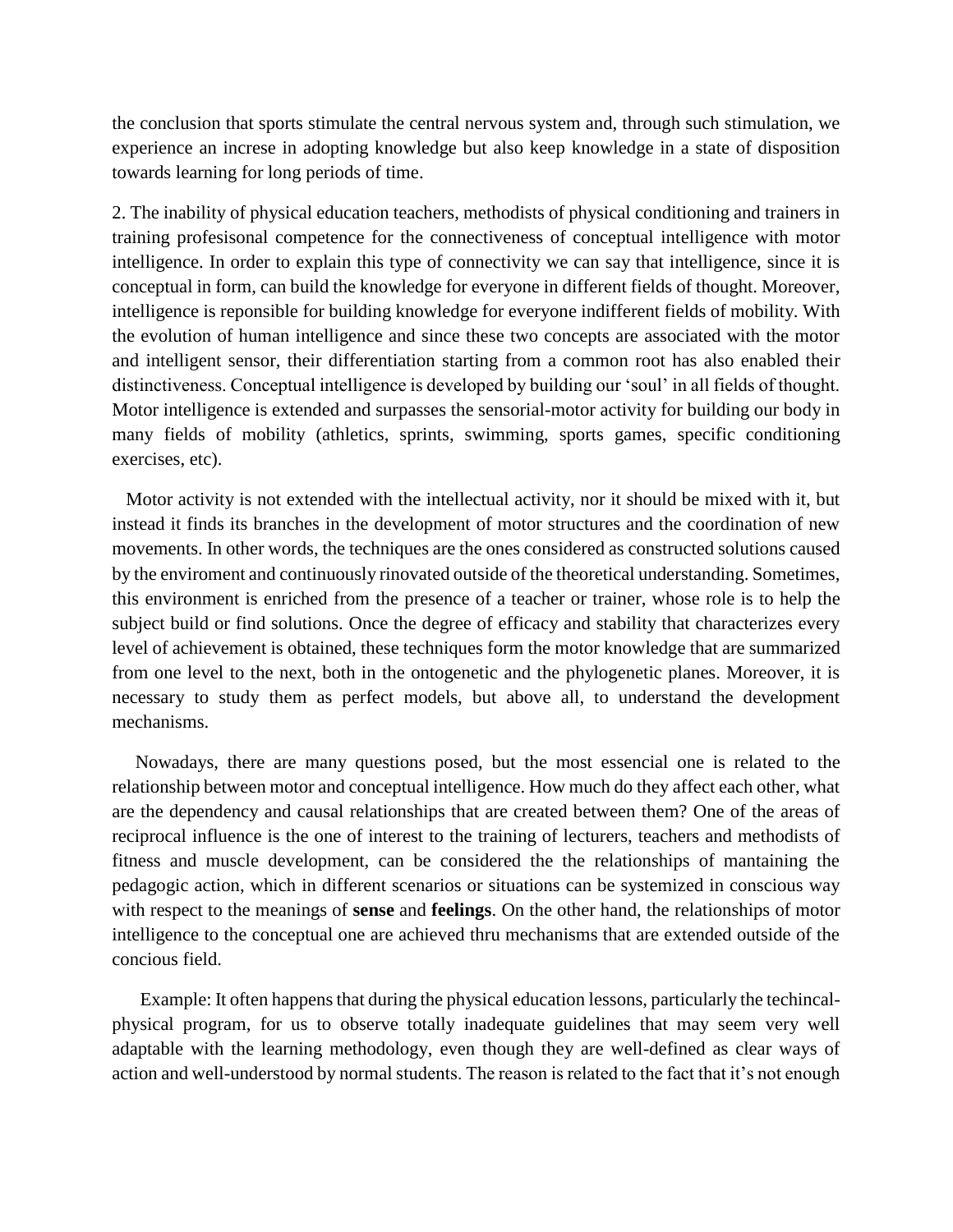to only have good intellectual knowledge and a clear consciousness regarding what to do (or not to do). This happens for three primary reasons:

 a) Consciousness, by carrying the action over the sports results, cannot act immediately and causally over the mechanisms or over the actions of mechanisms.

 b) Since knowledge makes up a system of meanings that derive from past actions, it is specifically personal and with a self-observable image that is wrong and deformed. It is also necessary to have, but difficult to individualize, guidelines that do not represent the same meaning or idea for everyone.

 c) The same conciousness maintains equal ratios of tried senses during the development of the action itself. This means that the action is achieved continuously in process and the senses are not a consequence of this action.

 Therefore, now we better understand the need for discussions, descriptions, verbalizations by also carrying with us 'what needs to be done'. This must be understood in such a way that, as described by notable researches, can be considered as a stable and lasting connectiveness between the motor and intellectual intelligence with direct and indirect ratios of such connectivity. Nothing is built without moving, which means that the developer is movement itself. It can be the construction worker, or the architect that supervises the works. All this treatise has in its essence the opposite meaning to that of many teachers of sciences, particularly the natural sciences and in some cases the parents themselves regarding the fact that sports inhibit the progress of learning. Engaging in sports increases the readiness of CNS, which measn that sports increase the assimilation of knowledge relative to the time unit. This has already been proven scientifically and we are obliged to adopt such concepts and knowledge, as we are obliged to make them clear to others. It is important to recall that the 21<sup>st</sup> Century is accepted by all factors of the intellectual world and described as the century of sports.

#### 6. The aerobic metabolism and stability

 The primary issue while working with long-term exercies is the combination of energetic systems that carry the right amount of energy to a young body, when they exercise with the right intensity, long-term duration and with methods conform the demand of stability and resistance quality. Meanwhile, it should be mentined that the aerobic metabolism supplies the students organism with the right energy sources only in those cases when they practice exercies for preparing on stability and resistance for long periods of time. Moreover, the student that aims to become an athlete and the trainer too continuously try to improve their capacity through exercises of high level of intensity and with high duration, which results in new values in the direction of energy exchange thru practice, thus obtaining an increase in the ability to release more energy over the time unit and in total. Simultaneously, it should be mentioned that factors limiting the efficient realization of high intensity trials are those of exhaustion up to a maximal extent. Sports training has shown that it can modify tiredness, and in extreme cases shifts the limit of exhaustion.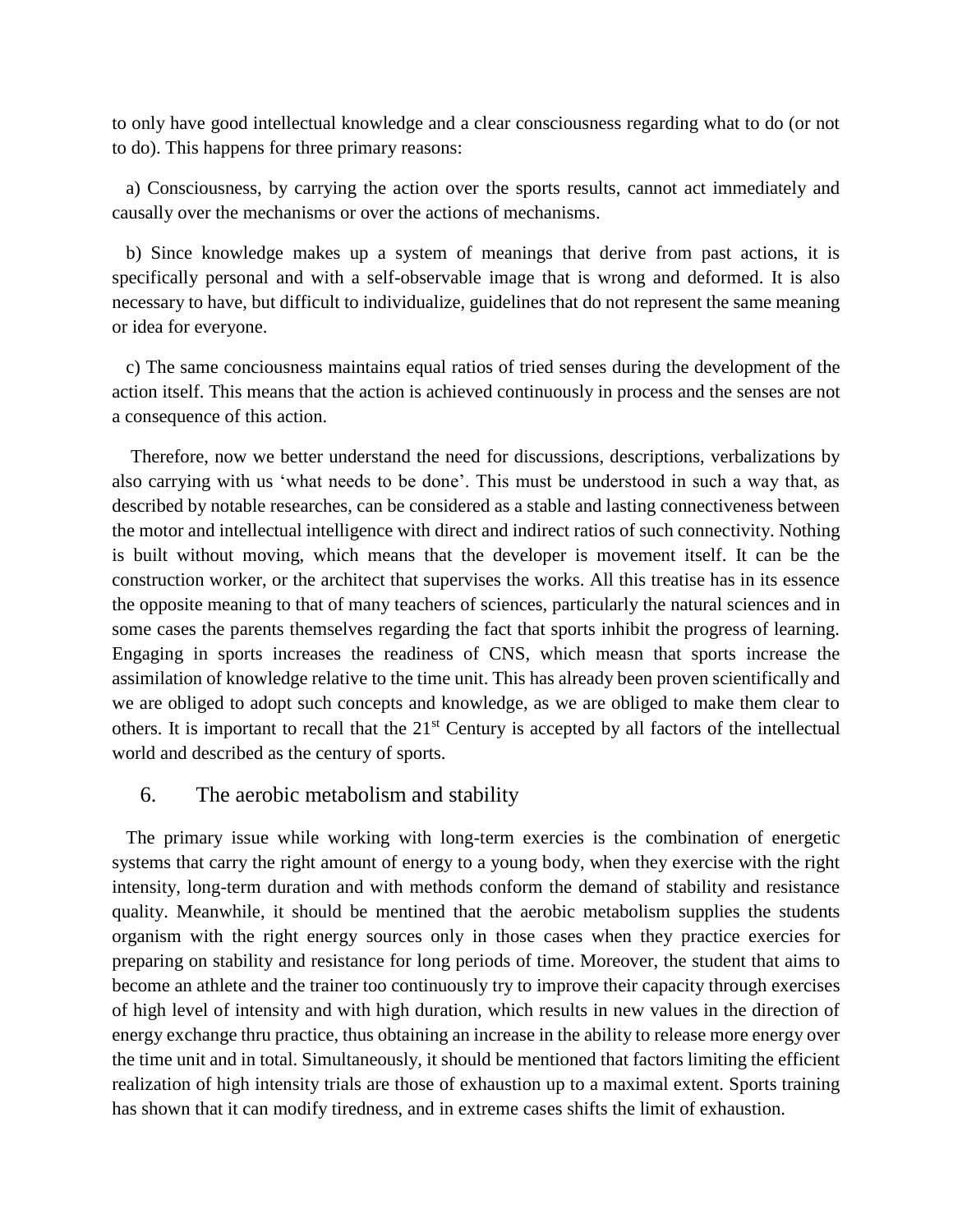**Maximal VO<sub>2</sub> and** aerobic stability. Maximal VO<sub>2</sub> or obtaining the maximal consumption of oxygen is a factor that can define the capacity of practicing exercises related to aerobic resistance and stability. Max VO<sub>2</sub> referes to the maximal quantity of oxygen that an individual can use during exercises of duratio and high intensity, which reflects the maximal exhaustion thru exercises. This is measures in milliliters of oxygen used in a minute per kilogram or per kilogram of body weight (absolute and relative maximal consumption of oxygen). Usually, we can calculate that this ability can be increased up to 20% i normal conditions, whereas when qualitatively practicing exercices of duration, such increase can grow further.

Meanwhile, it should te stressed that stability is a widely used term in sports and implies an action and different adaptation for different individuals. In sports, this term refers to the ability of an athlete to perform exercises of duration up to several minutes, hours and events during a day. Stability needs a circulatory and respiratory system and such systems supply with energy active muscles that respond to our special demands. When many people speak of stability, they imply the aerobic system in general and sometimes it can be equated with cardiovascular fitness. With aerobic ability we imply the "performance of exercises in oxygenation conditions, where our organism uses oxygen to help with energy supply the performer during exercises". Meanwhile, the object of training for stability is to develop the energy production system in order to adapt it with the demands of physical activity for as much time as needed.

# 7. Energy channels

 Our body converts food in carbohydrates in several ways by using the energy channels. Simply said, our body can convert the food sources in energy with or without the presence of oxygen. These two energy systems are:

- **- Aerobic metabolism ( with oxygen )**
- **- Anaerobic metabolism ( without oxygen )**

These energy channels can be subdivided into many categories. From this, whe add three energy systems that are most commonly used for exercice performance, which include: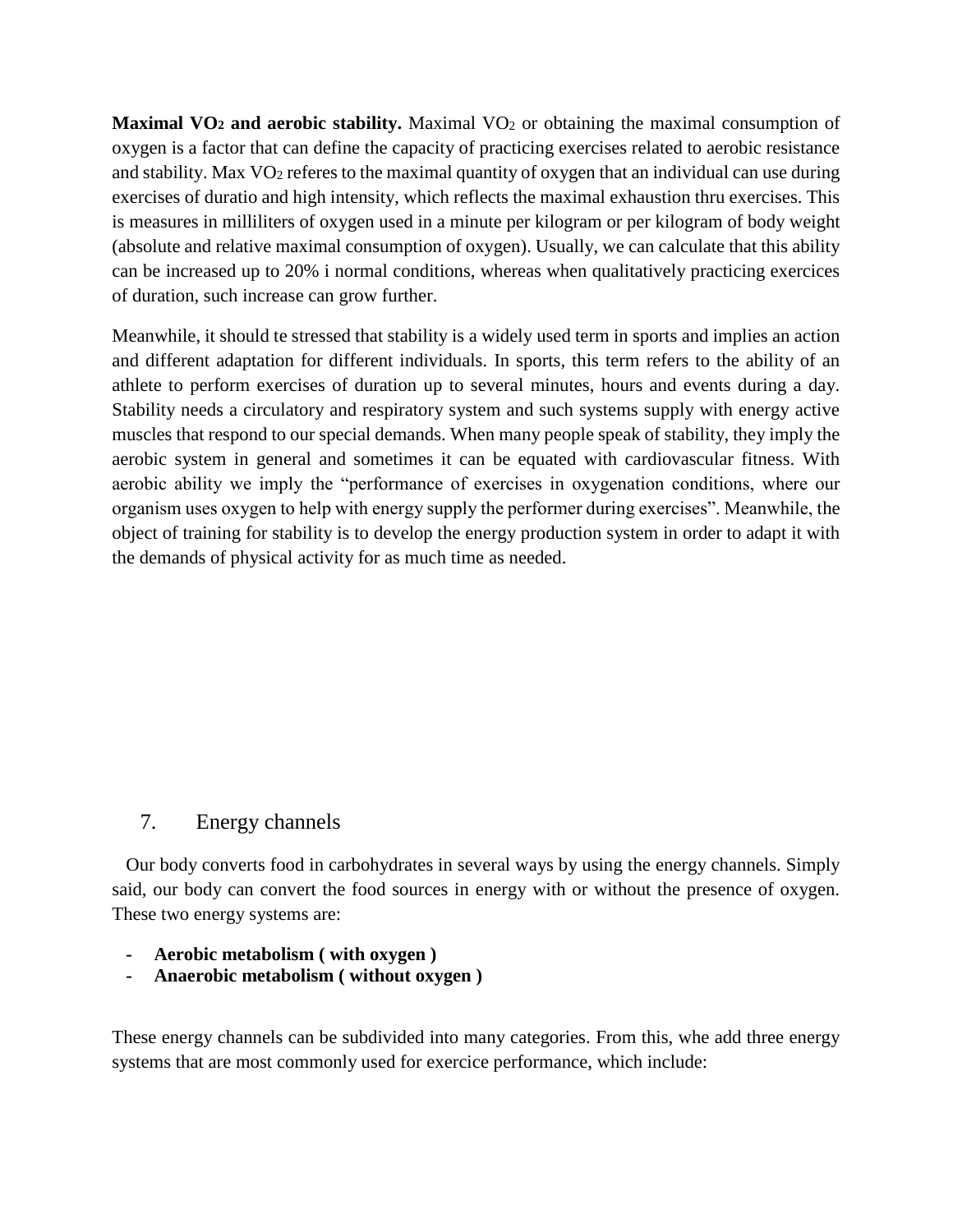- **- ATP and CP, anaerobic energy channels that supply with small energy intervals that last from 15 to 20 seconds.**
- **- Anaerobic metabolism: Glycolysis, which supplies with energy for duration up to several minutes.**
- **- Aerobic metabolism, which supplies with most of the available energy for less-intensive exercises that are achieved in longer periods of time and require the presence of oxygen. Residue products like CO<sup>2</sup> and H2O are removed through sweating and respiration.**

**The type of muscle fibers and stability.** Often times, students with high levels of stability have elongated proportions of muscular mobility (**Type I**). These fibers are easily movable and more efficient in using oxygen and generating more energy (ATP) for long or very long periods of time. They generate electrical impulses with a slower rythm than fibers with high mobility, but this impulse can continue for longer before it fades out. Thus, fibers with slower mobility are helpful to students who do running, perform exercises for long or very long periods of time.

**Adapting for aerobic training.** With the exception of duration exercises, our body is more able to produce ATP through the aerobic metabolism. The cardiorespiratory system and aerobic energy become more efficient for distributing and consuming oxygen in working muscles by converting carbohydrates and fat in energy.

# 8. Primary characteristics of the development of a growing organism

**D**uring the developmental process, our organism undergoes a series of legal, morphological, biochemical and functional changes. In science, the conventinal understanding of an individual's development (auxology) is growth and development. Usually, with growth we mean the quantitative benefit of our organism towards an active mass of the body as a result of the predominance of creation processes over decomposition ones. Development is the qualitative, transformational process that is prepared by quantitative changes. **Auxology** is derived from a series of functional states.

- 1. Growth and development are genetically programmed, even though the hereditary influence defines only the general plane of development. The conclusive realization of the genetic program in reality depend on the external, environmental influence.
- 2. Growth and development are achieved only in one direction and are composed of consequence and irreversible phase transition or special periods of our life. Changes in age have a non-uniform character. The accelerated development period is alternated with the decelerated periods and the realtive stabilization.
- 3. The individual development of our organism is not achieved immediately, which means that different organs and systems are formed according to our age and gender.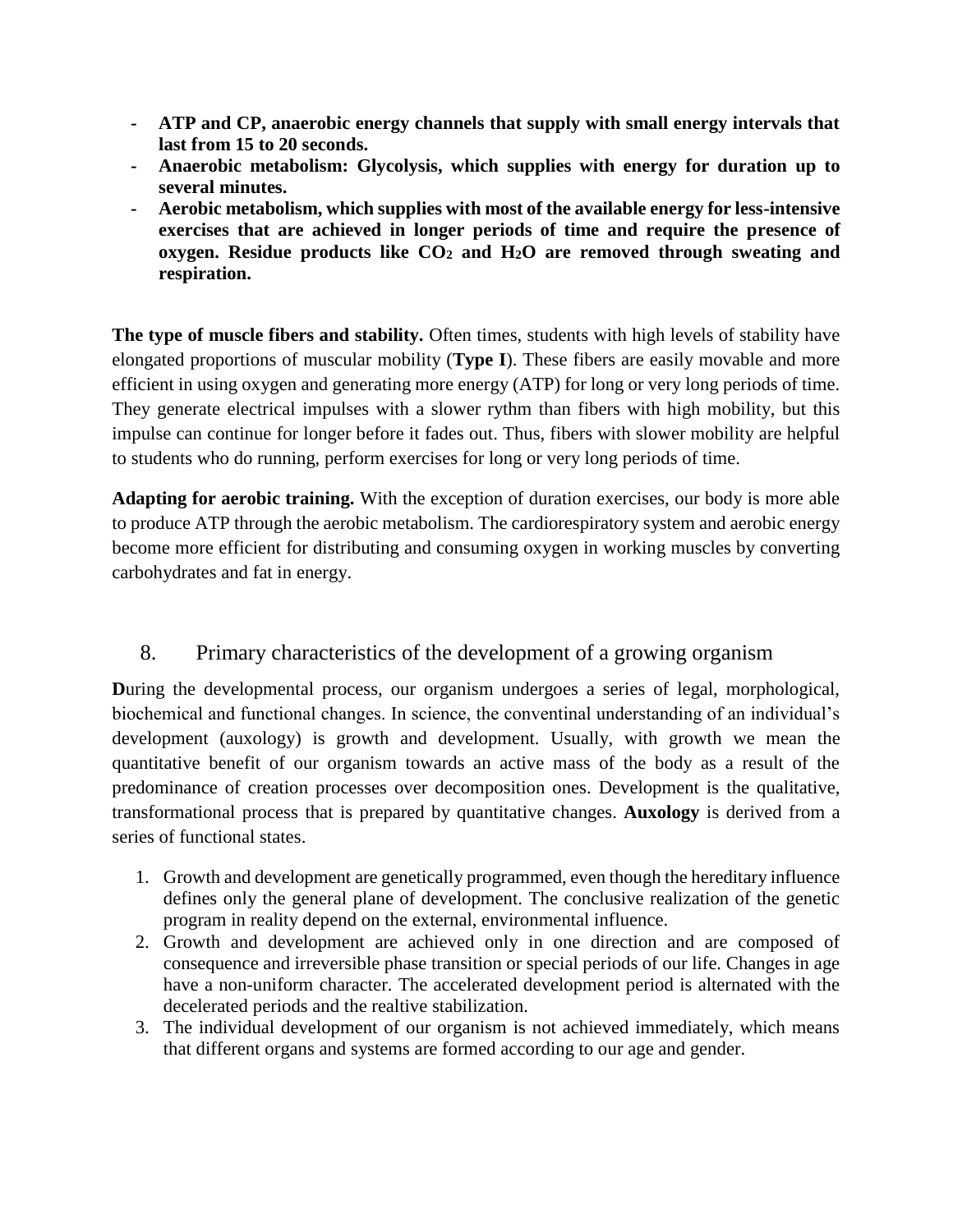- 4. The influence of hereditary factors and that of the environment change with age. During the first years of life and during puberty, we observe an incrase in our organism's sensitivity towards acting factors of the external environment.
- 5. The effect of the external, environmental factors depends on their power. Weak actions do not cause a sensitive influence to our organism, whereas strong, and particularly very strong power can inhibit development. The greatest effect is caused by optimal or average actions.
- 6. External environmental actions depend on the so-called norms of organism, which are explicitly individual. Norms of reaction are dependent on age, gender, individual qualities, exercise and other factors.
- 7. In different stages of the individual's development, we observe a change in the ration of the two sides of converting matter and energy, the process of assimilation, creation, adoption of matter, and consumption of energy. During the period of the child's growth and the formation of his organism, we observe a prevalence of the assimilation processes, which are realized at high intensity thru the process of changing matters and energy, as well as corresponding, difficult organic creations.
- 8. In order to form an individual as a person, it is important to have the social environment, education, etc. If we change these factors of social environment and education, we can influence in sensitive proportions the individual's personality.

# 9. Age periodicity

**A**ge periodicity. Age characteristics for building the organism and developing its functions that are natural in some of the stages of our lives enabled the determination of age periods. Therefore, the school age periods are classified as below:

Low school age....  $6 - 10$  years boys  $6 - 10$  years girls Average school age...  $11 - 15$  years boys  $11 - 14$  years girls

Youth ……………..  $16 - 19$  years boys  $15 - 18$  years girls

The transition from one age period to the next usually signifies a change for the individual develpmental phase. During transitionary periods we observe not only quantitative age transformations, but also qualitative ones. Every changing phase is associated with specific achievements in the hereditary nature of those structures that can secure new specifics in the physiological changes, which must happen during the respective age period.

Likewise, the development of our organism is uninterrupted and the age limits of our age are conventional. Therefore, it is difficult to determine the end of one phase and the beginning of the next one. Similarly, every organism is developed in an individual way and has its own "seal" of development. Meanwhile, it is of interest to stress the distinction between calendar and biological age.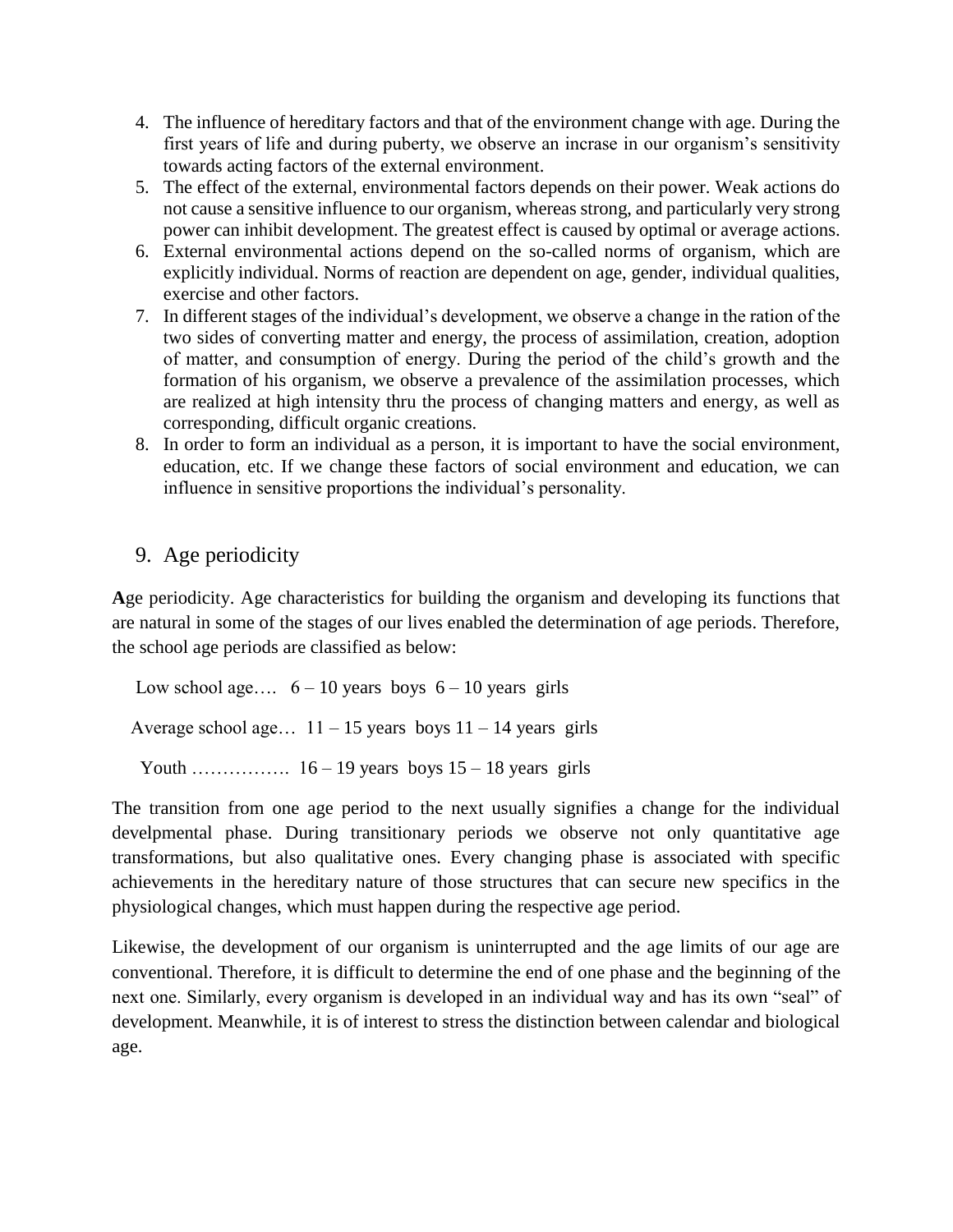Calendar age might not match the biological one. For this reason, besides the calendaric age, we also consider the biologic age (physiological age). The biological age is characterized by the development of the physical level, mobility talents and motor abilities of children, the level of maturity, age of bone or skeleton maturity, development of teeth, etc. It is important to stress that the biological age in young and medium ages of school, with low indicators of physical development can fall behind the calendaric age up to 1-2 years, and in some rare instances up to 3 years and vice versa.

**Motor aparatus.** During the development of children we observe the beginning of the process of bone maturity of the skeleton, which also implies a change of the calf tissue with bone. The bone maturity process of different parts of the skeleton starts in different periods of time. Hence, the bone maturity process of their hand is realized during the age of 10-13 years old, for hand fingers during 9-11 years old, and the completion of such process is done in the shoulders and corresponds to the age of 20-25 years old. For females, this process is developed 1-2 years before males.

The deadlines for the formation of special bones is also done in different years and is closely related to specified phases of childrens' development. Therefore, the bone age is used for defining the biologic age. For this reason, many countries conduct the roentgenogram of hand bones, in which we clearly observe wrist bones and hand finger bones.

Development is characterized by the growth of bones in length and width. The increase in the dimensions of the bones is achieved non-uniformly. We observe periods of acceleration and deceleration of growth. The completion of the skeleton is reached during 20-25 years old. With age there also exists a change of the chemical composition of bones. There exists an increase in calcium salt, phosphorus, magnesium, as there exists bone hardness. At the same time, we can observe blood organs in our bones, which is the red blood marrow. With growth we also achieve the perfection of blood functions.

The development of the osseous tissue depends to a considerable degree by the growth of the muscular tissue. Childrens' muscles are fundamentally different by adult muscles. With the passing of age, there is also an increase in the size of our muscles. The increase of muscles is also done non-uniformly. High rhythms of growths are a characteristic for the muscles of our teeth and low rhythms are usually found in the muscles of our hands. The weight of muscles that react faster and are overloaded increases faster.

During growth, we observe the forming of the motor system, through which it is possible to evaluate the size of stress, the speed and accuracy of mobility over space. For example, for students of different age groups there was a proposition that they move some steps with closed eyes. Though this experiment, it was possible to determine the size of deviation from the straight line, meaning the ability for estimating the direction while walking. For students of age 14 years old, the accuracy of movement gradually improves and then stabilizes. A similar developmental progression was also obesrved during the test of long jump without running. The ability of the motor system also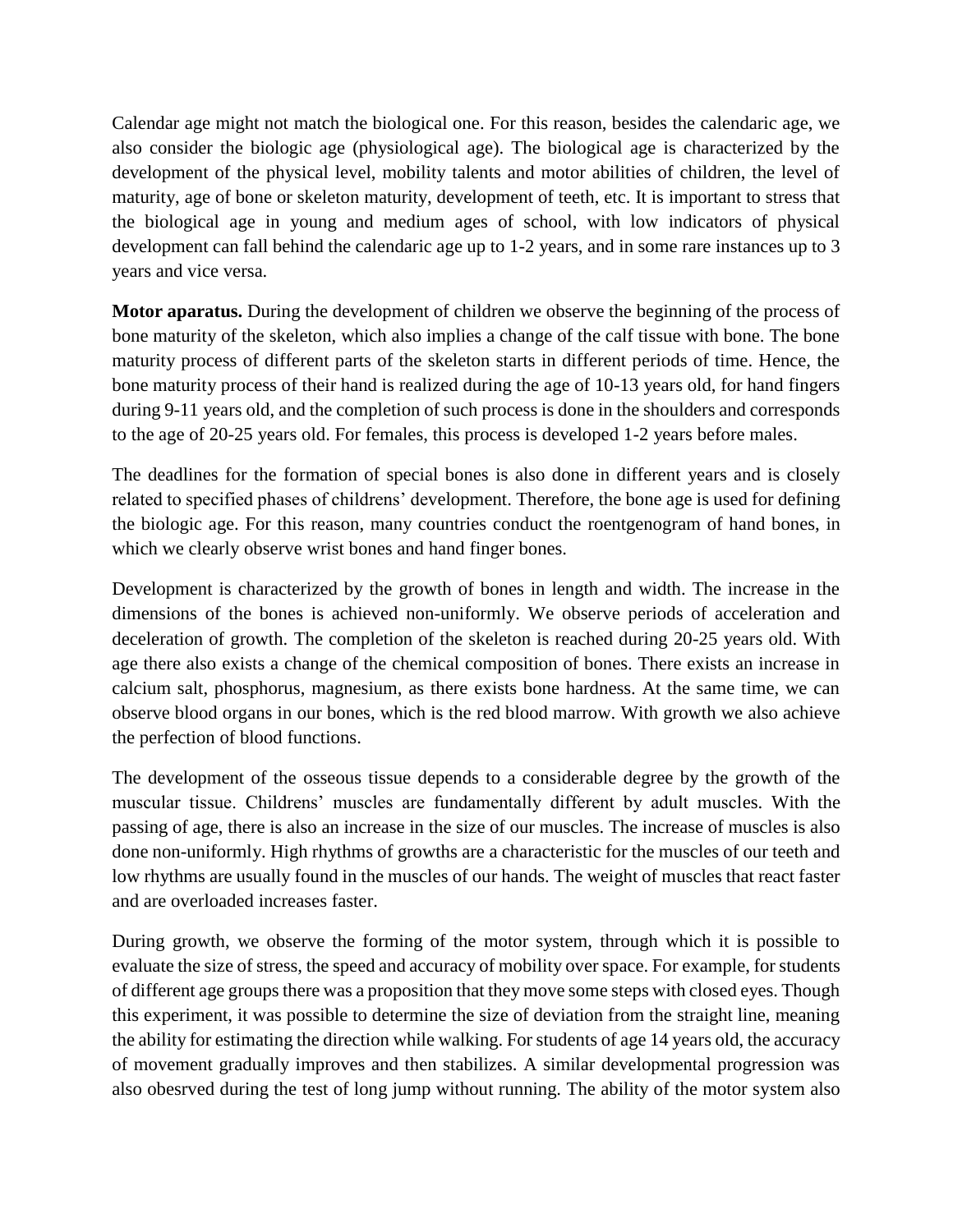happens during the formation of essencial movements and during the development of motor qualities.

Jumping as a difficult motor talent that requires a considerable development of the muscular force and display speed only during the third year of life. Afterwards, there is an increase in the jumping length. The highest increae is observed for children of ages 13-15 year old, then it reaches the highest level up to age of 20 years old. For people doing sports, the most intensive increase of jumping ability is fixed between ages 14-16 years old for males and 13-15 years old for females.

Between the development of motor qualities (power, speed, stability) and the formation of motor talents (versatility and flexibility) exists a close interrelationship. The development of qualities and motor talents is achieved during the process of perfecting movements.

Qualities and motor talents are formed non-uniformly and not in due time. The highest achievements happen at various ages and depend on the functional state and a series of systems in our organism. Therefore, stability is defined by the action and ability of blood vessels, respiratory system, and the maximal consumption of oxygen.

Power as a physical trait is closely related with the bone growth, the growth of muscular tissue and the ability of articulations. It is also related with the ability to coordinate movement through msucles and links.

Speed is evaluated over the latent time, the motoric reaction and the density of movement. Speed is defined by the mobility of nervous processes, muscle coordination, developing features and the retracting muscular ability. Reaction time depends on age and is exactly related with it. For different groups of muscles, the reaction time is not the same. Even from age 11-12 years old, young sports people reach the highest level of movement speed. Aftewards, this ability is stabilized and starts to weaken, but it is not noticeable because it is closely related with the quality of power. Therefore, the ability to cover a running distance in the shortest possible time is related, besides the abovementioned elements of speed, with the running power, or the step size. If the density of steps when 12 years old reaches the highest level, then it starts to fall, and with it we observe an increase in power, which in this specific case is called the running power. The inevitable relationship between these two qualities makes possible the formation of wrong perceptions, thus reaching a wrong conclusion that speed increases even after 25 years old.

Agility, or the ability to perform coordinated movements, is reached in coordination with central mechanisms of movement directions. One of the manifestations of agility is the accuracy of orientation movement over space. Children of ages 5-6 years old have such ability at low levels. The highest increase of such ability is reached during age 9-11 years old. Then, during 12-14 years old, the accuracy of moving over space reaches the maximum and stabilizes. Meanwhile, it should be mentioned that regular exercise based on scientific criteria increases the ability and accuracy of moving over space. Likewise, during the development, we observe an increase in growth rates. Therefore, during 7-8 years old, we observe a considerable deviation from the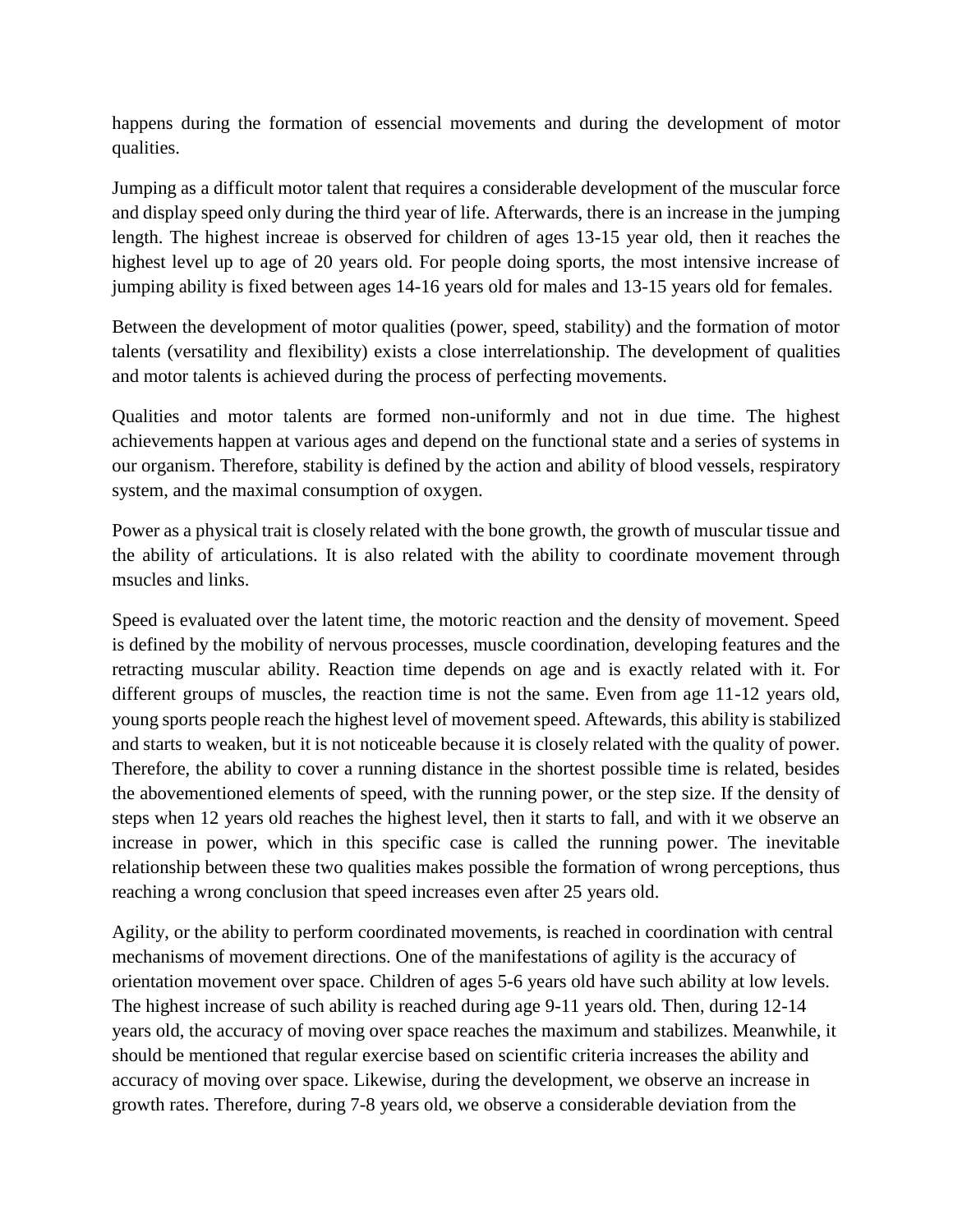given rythm in the rotation of the bicycle pedal. For 13-14 year olds, this indicator reaches the maximal level (Farvel V.C.). In this way, during the developmental training, the ability to coordinate muscular actions is perfected. Age groups of 11-14 year old has the highest rythms of developing and achieving very difficult movements of coordination.

Flexibility, the motoric ability, is defined as the primary indicator for achieving movements of high amplitude, which is consequently related to the mobility of joints and the influence of the central nervous system. With the development of our organism, flexibility changes in a nonuniform way. Therefore, the mobility of the spine is increased considerably for ages 7-11 years old for males and 7-10 years old for females. Then, moblity stabilizes and, after ages 14-16 years old starts to fall. Meanwhile, for other links like shoulder joints and the femur bone, mobility during stretches and twists is increased up to 12-13 years old.

The development of qualities and motor abilities doesn't only depend by the calendaric age, but also by the biological age. The higher the biological maturity, the higher (as a rule) is the muscular power. This change is particularly noticed for age groups 11-15 years old. In the methodical plane, we use the long jump and triple jump indicators without running; indicators that can make us clearly observe the biological age. This draws our attention in the fact that, during the school hours of physical education, we must also carefully observe this meaningful and highly productive process if properly evidenced.

For further diagnosis of the biologic age, we usually use data like the appearance of primary and secondary signs of gender, the density of armpit hair and over blood vessels.

# 10. Feeding in the context of physical activity and health

Only few people would doubt that feeding in considered a key element towards a healthy lifestyle. However, recent systematic studies have adapted their directions based on recommendations of feeding, even though many of such contemporary recoomendations aren't based on science. Therefore, we must consider the fact that physical activity influence in general isn't clearly taken into consideration in any of the studies done with subjects feeding. It is clearly observable that it's difficult to reach conclusions, even if we base our data on high-level tests.

Different recommendations in the context of feeding have been spread for a long time, but all of them only give general knowledge. Besides that, we also have to deal with total fat limit with around 30% energy (E%) of acid fat with not more than 10 E%, as well as salts with not more than 5g per day. Moreover, consequences of limitation of total fat has resulted in recommendations of mainly carbohydrates for children and young ones, which usually is around 50 E% or more (e.g. 60 E% in German speaking countries). The most interesting part is that all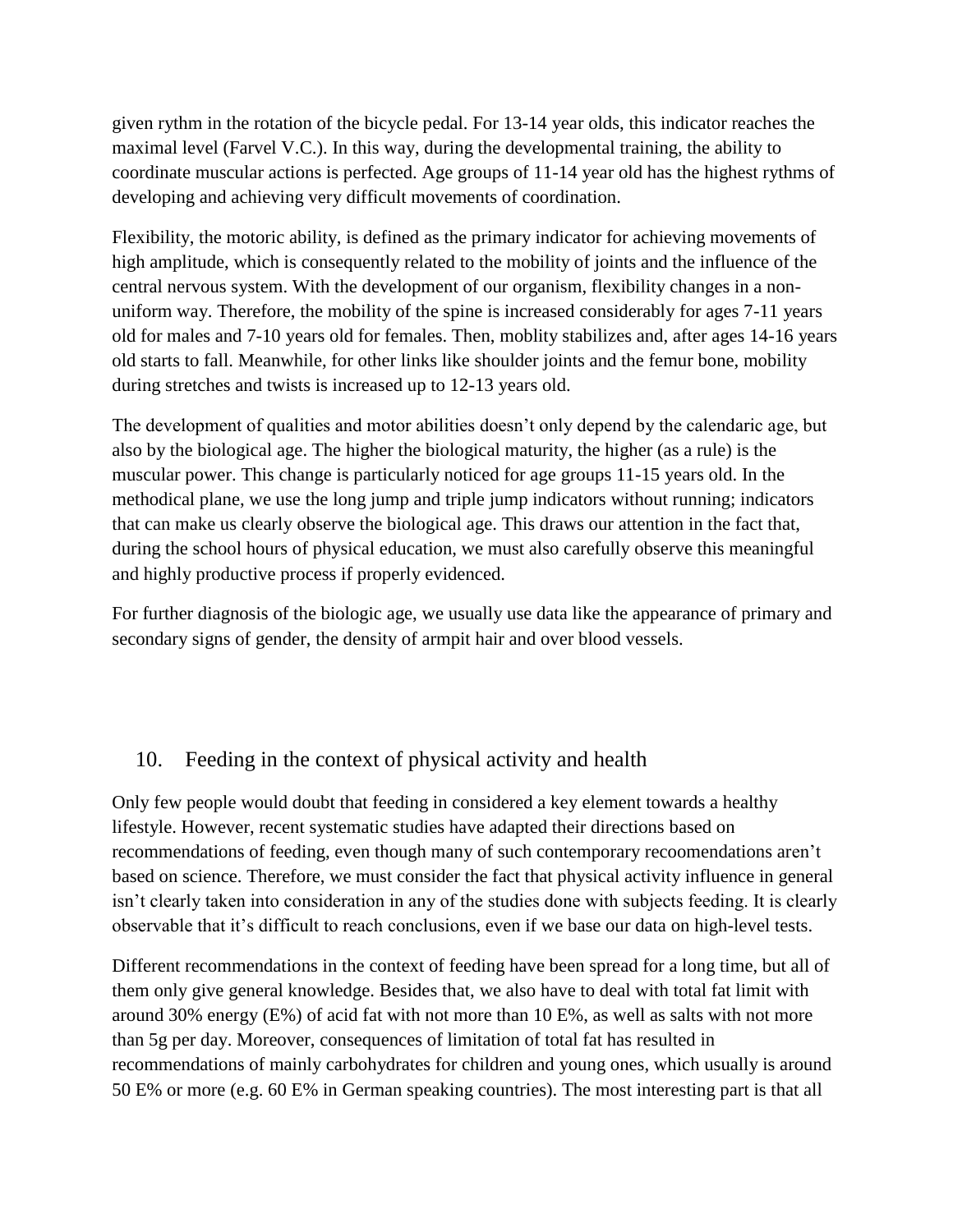four abovementioned recommendations, for "healthy" young people that aren't active, aren't reinforced by scientific data or aren't discussed any further. Quite interestingly, these recommendations have had strong critiques for a long time, since their principles are in compliance with lately-adaptable testes with respect to areas of feeding. Before the urgent need of tests coming from the medicine field and the corresponding tests based on feeding, general recommendations usually emerged from consultations with field experts, who often didn't refer to a systematic scientific literature. This is particularly true even for some health organizations with considerable influence like WHO  $(20)$ .

Luckily, at least two study branches worked parallel and simultaneously in the field of feeding, both important and necessary for experts that are interested in the practical aspect. The first positive aspect is that, at last, the value of recommendations is increasing and develping by referring to higher scientific standards (e.g. by using science-based tests). In the field of medicine, the highest-level tests are generally attributable and controllable according to systematic studies. Meanwhile, when we observe so many available studies, like for example clinical studies on the short-term or long-term effects of medicines or supplements used in sports performance, they cannot be used for studying the ffects for long-term modificatins in feeding to the symptoms of various diseases. Such effects should be supported and followed by studies with longer target periods by using thousands of subjects that are monitored and studies for many consequent years. The highest level of data is attributable to the systematic summary of recent studies with respect to feeding and health.

Both models, the quantitative and qualitative summary model of perspective studies are achieved in such way that it is possible the investigation of the relationship between the total carbohydrate intake, the glycemic index, proteins, fat, acid fat and the expectation or cause of diseases. The first systemic summary that studies the relationship between the quantity of acid fat taken and heart disease was published in 1998. It concluded that heart diseases weren't realted with the  $E\%$ of acid fat. The result was overly criticized and the author was also negatively assessed for the fact that his resulting data of such summary have already been confirmed many times, also lately in 2009 by the Consulting experts of the World Health Organization for fats and fatty acids in the nutrition of the human being part of the Food and Agriculture Organization, which this time has used a systematic meta-analysis to study this link. In the same report, it concluded that total fat intake by more than 58% was not associated with heart disease.

In contrast there is sufficient evidence of systematic summaries taking into account approximately 2 million subjects which show a positive correlation between high glycemic index or load and heart disease, diabetes, and other diseases of modern times. So the majority of the evidence available does not comply with the recommendations that are necessary amount of carbohydrates and fats to be taken by students in general.

Moreover, the general recommendations which limit the amount of salt necessary that a student must take in no more than 5g per day, can be dismissed quite simply. Every physiologist and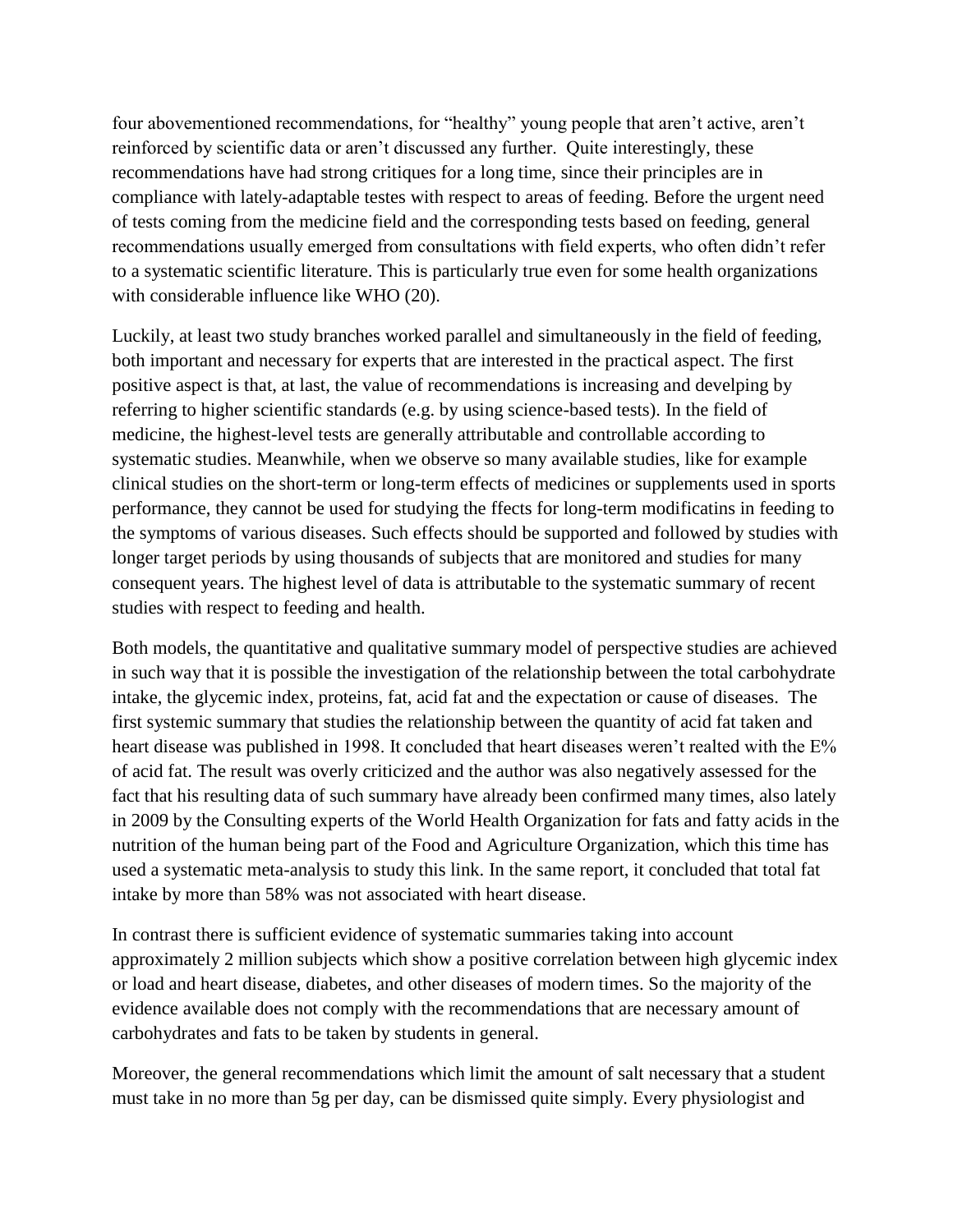sports nutritionist knows very well that the sodium lost through sweat can be substantial and thus excluded that the daily amount required 5g, making this limit inconvenient for all students. Moreover there are data to show that a lower amount of salt if taken less than 5g per day this can increase the risk of heart disease. However, a general recommendation is that students in general reduce the amount of salt that should be taken in less than 5g per day, but this fact is not based on accurate data.

The second paradigm is that food is starting to become greater than the quantity of food components, and the influence a a particular food shouldn't be limited only to one person or to some of its elements. The same element can have different effects in the metabolism of a student if compared to the origin of the food because it might be packaged and refined in different ways that affect the validity of its components, or it could perhaps interact in different ways with the rest of the elements. This might bring adverse effects in taking foods compared to the estimated effects that can have one or many components present in the specific food.

The classic paradox coming from the second paradigm is the effect of caffeine relative to the influence of the coffee. While caffeine has shown that decreases insuline sensitivity, drinking coffee is closely and regularly related to the reduction of diabetes risk. However, the biggest problem and concern coming from the great development in the field of feeding and with the previous change of its recommendations still remains unresolved: the confusing effect of (in)activity. It is generally accepted that peforming physical activity in a regular way improves health, whereas a sedentary lifestyle increases the risk of diseases and mortality. The main problem lies in the fact that, up until now, physical activity hasn't been included or studied in an objective way as part of studies done on feeding (this is usually achieved in a subjective way by questionnaires that can form an excessive report on physical activity). In the only study regarding the confusing effect of physical activity in a relationship between dietary factors and mortality, all dietary effect were removed when physical activity was considered in an objective way.

The provocative conclusion should be that, for as long as you are physically (cardio) active, you can eat little or much of what you like, without having any impact on the risk indicators of mortality.

This situation in some ways contains two meanings. From one hand, it is good to view a physically active person representing a normal status, as nature has provided him with, and it is highly likely that this model will not have to worry about his/her diet (for as long as he considers the basic recommendations). However, on the other hand, it is difficult to accept, if we want to be honest to ourselves, that even after 2 centuries studying feeding, we still don't know much regarding the effects food has on the human body. When it comes to making or giving recommendations about the way of feeding, we are faced with many problems. Due to the lack of controlled studies, we must rely only in some aspects that seems to be too 'strong'.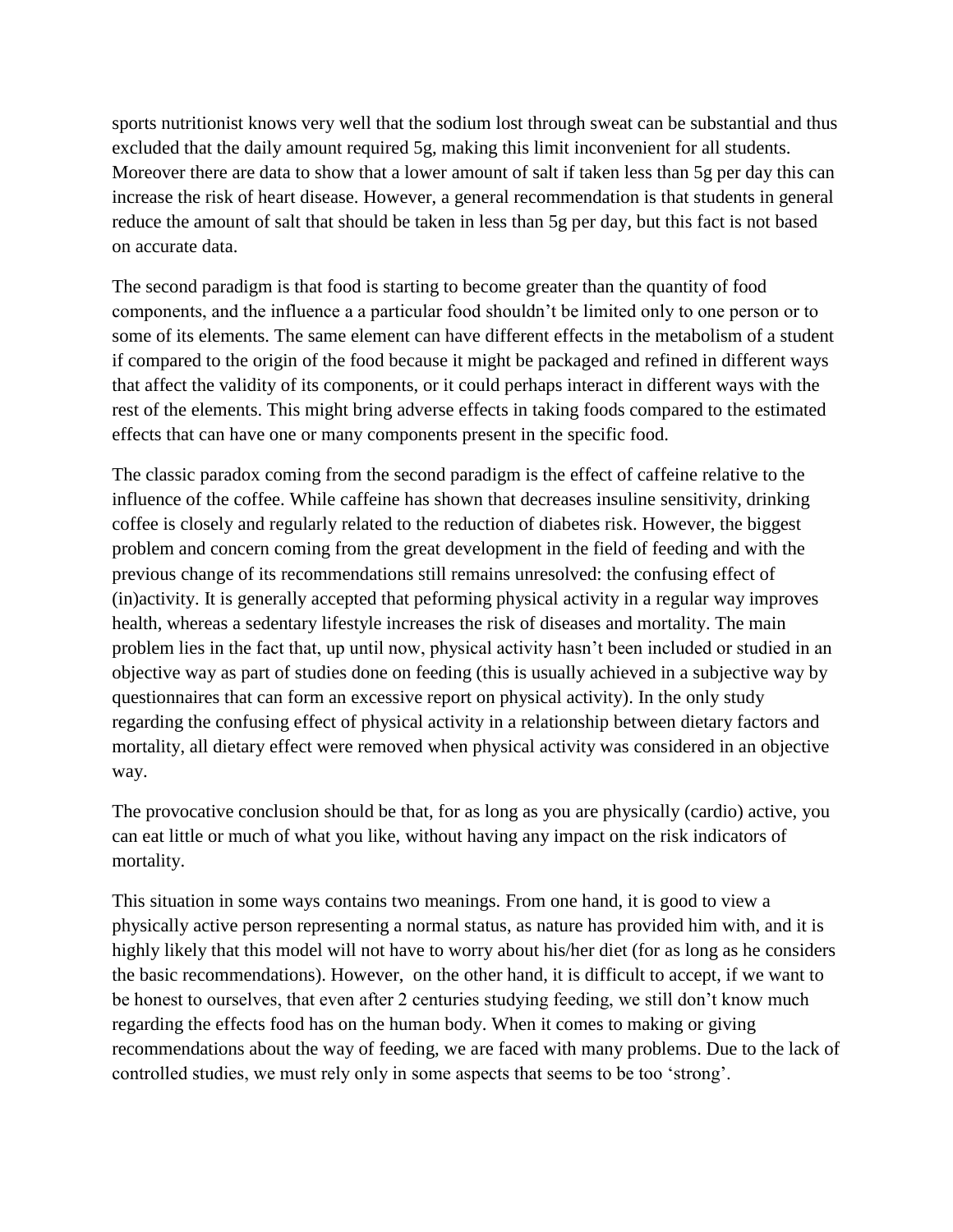After a choice of varied and different foods, it seems as a good option to direct our attention to natural products as compared to packaged ones that might only have one food ingredient. Even more so, when a varied selection of all foods must guarantee the intake of all possible and necessary ingredients (e.g. not only some ingredients that are frequently used like carbohydres, fat, proteins, vitamines, minerals, but also hundreds or thousands of other food ingredients). There are few available tests that suggests that an (non-natural) increase of one of some food components can bring an improvement in health. In essence, it is likely that possible dietary recommendations should support the fact that students should try as much physical activity as possible and use as many possible natural foods as possible.

Meanwhile, there is also a need for some specific recommendations:

1. Sufficient physical activity is quite beneficieal for our health than any kind of diet, and most of adults that consider physical activity (e.g. >30 min/day of moderate physical activity) don't have to worry about their diets.

2. Many contemporary recommendations aren't yet based on scientific facts, therefore it is not true that taking a total quantity of fats or acid fats is closely related to an increase in risk for cardiovascular diseases, whereas as a contrast, the inex/load of high glycemic level increases the risk of cardiovaskular diseaes and diabetes.

3. We should always provide ourselves natural food, not industrialized ones.

# 11. Study methodology

Bazed on the study theme we have been able to prepare the study platform, a platform that guides us in concentrating in these key aims:

1. The determination of anthropometric indicators in children and young ones of ages 6 to 18 years old is the starting point of evaluating their health today, particularly with reference to the future, and for this reason we are studying three indexes starting from the main one in evaluating the development of body constituents and the level of obesity.

2. Besides measurements and conclusions reached with students of schools on a national level, we also prepared a collection of materials for informing and preparing students with weight problems or those wanting to continue systematic aerobic or anaerobic training, or mixed ones. These materials will help in informing teachers of physical activity and teachers of other subjects as well.

3. The processing of the theoretic thought and the creation of accurate convictions and concepts on obesity, the risks and evidenncing of obesity for people of young ages. Besides that, this is the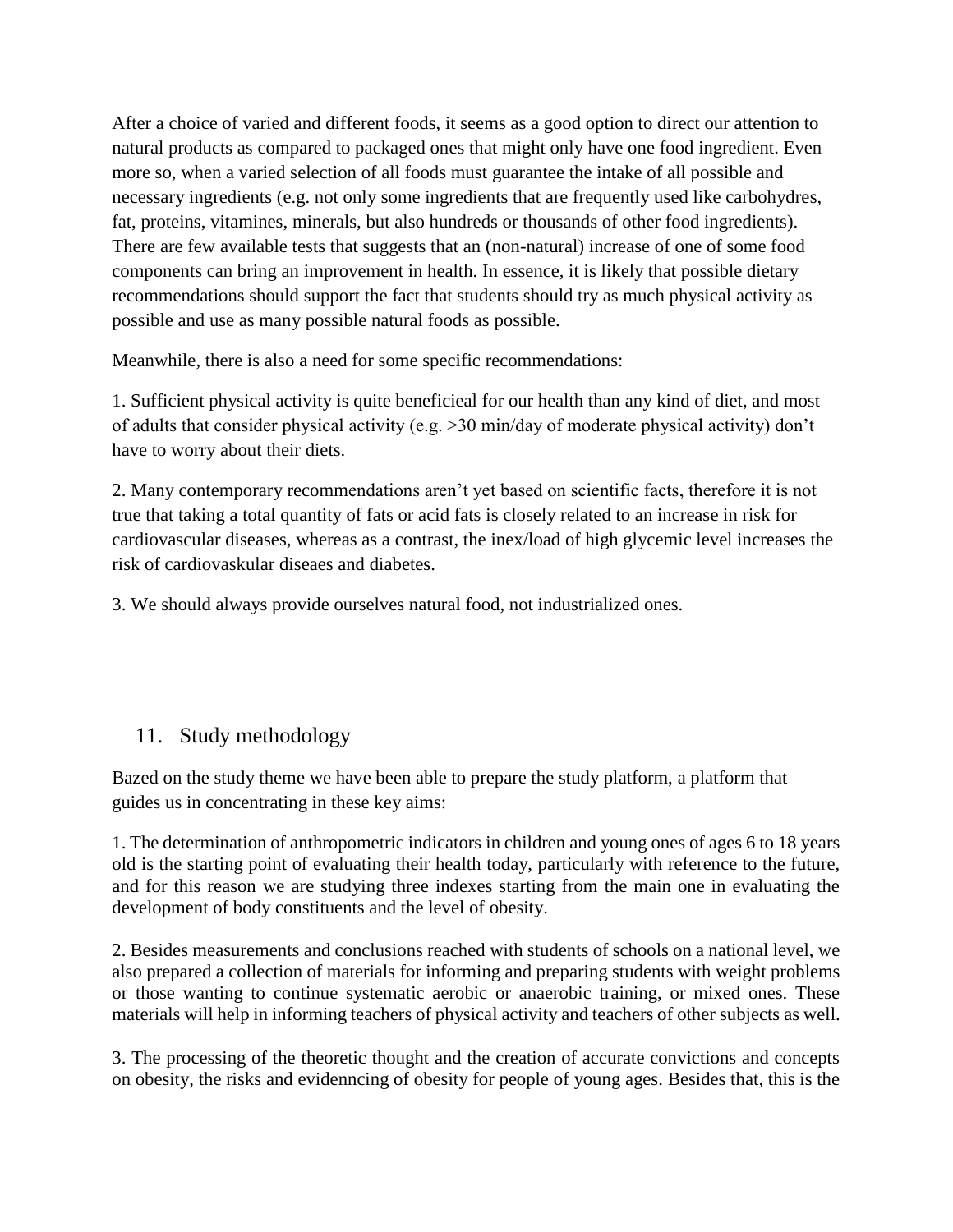first study of such proportions in our country and, as such, its value is worth mentioning and creates a positive awareness for parents and the civil community in general.

The object of the study is measuring body height, body weight, the perimeter over gluteous and waist perimeter for students of schools on a national range with age 6-18 years old. These subjects were tested under optimal conditons, the same for everyone and no students was experiencing some disease or metabolic disorder. Likewise, the testing was done with the students concent, without imposing on them. The measurements were divided according to gender, separately for males and females, and separately for students of first grade, second grade, and so on, up to 12<sup>th</sup> grade.

| AF         | <b>AMU</b> | <b>AML</b> | <b>Nr. Total</b> |
|------------|------------|------------|------------------|
| Vajza-Djem | Vajza-Djem | Vajza-Djem | Vajza-Djem       |
| 142.277    | 134.174    | 87.986     | 364.437          |

Numuri i pwrgjithshwm i nxwnwsve sipas MAS janw **453746,** kjo do tw thotw se janw testuar mbi **80%** e nxwnwsve nw rang Republike.

The evaluation of the body mass index is achieved through four anthropometric indicators: body mass, body height, perimeter of waist over gluteous and perimter of waist over navel.

Likewise, we have analyzed and considered the scaling of such anthropometric indicators, and through such scaling we have reached our prognoses about body height and weight, as well as waist perimeter.

For the completion of this stucy, we evidenced and filed a large amount of Albanian and foreign literature. The study and acquisition of such literature was mainly used for the first time, while studying data in the diretion of the composition and components of body and obesity.

All measurements done pertain to the month October, 2015 and were evidenced in the respective tables. These measurements had undergone the calculations of BMI and Obesity, based on the formulas specified by the American College of Public Health (interpretation of body mass index).The range within which a person's BMI falls will help determine whether they are of a healthy weight for their height. The ranges are as follows:

| <b>Weight status</b> | <b>BMI</b> |
|----------------------|------------|
| <b>Starvation</b>    | ${<}15$    |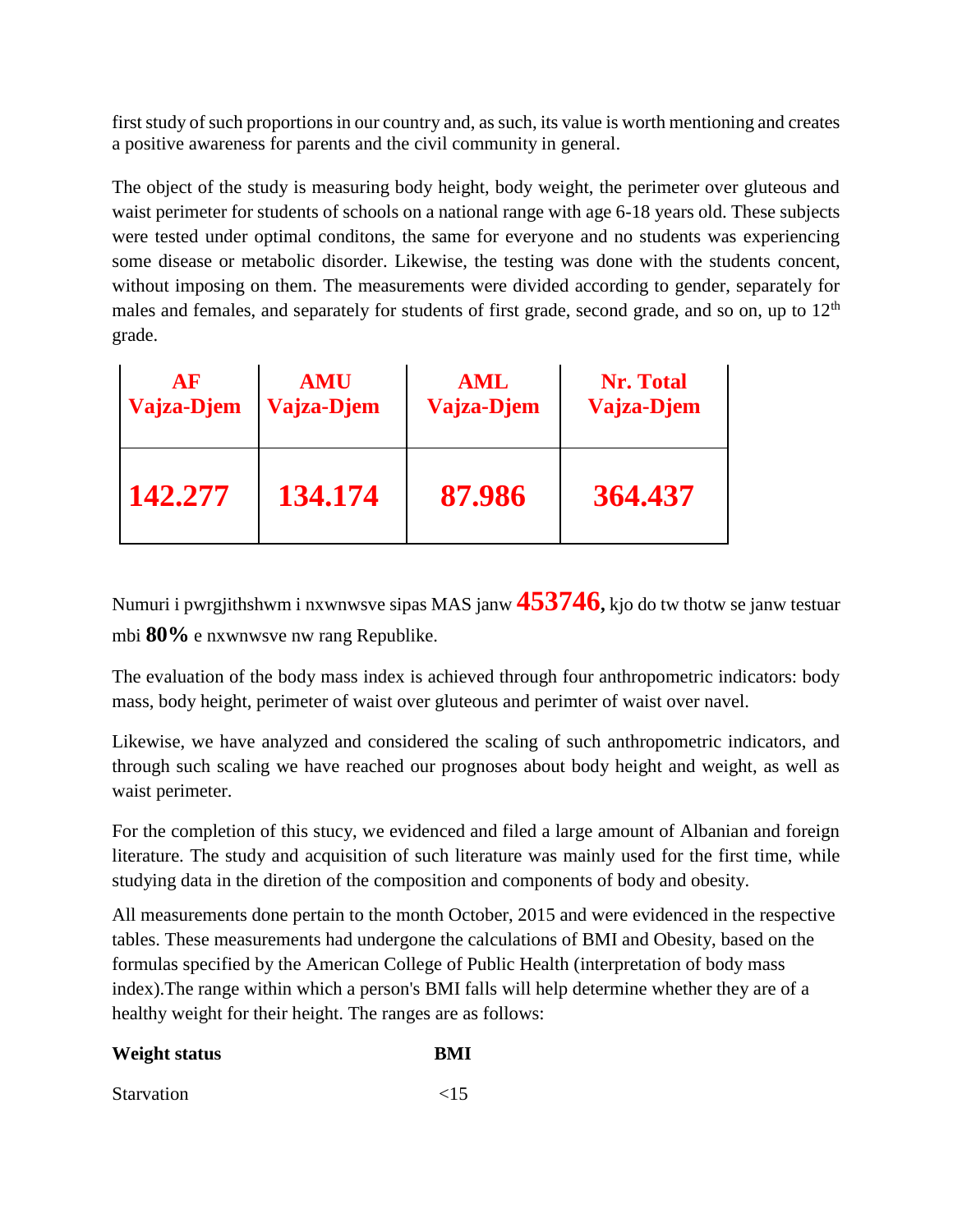| Underweight    | ${<}18.5$ |
|----------------|-----------|
| Normale weight | 18.5-24.9 |
| Overweight     | 25-29.9   |
| Obesity        | 30-40     |
| Morbid obesity | >40       |

The evidence and calculation of data, together the the associated chart were done with Microsoft Office Excel, from which we obtained the desired results.

The second phase pertains to measurements and comparisons of age groups and genders in order to observe possible differences and, through the statistical evaluations, we gave such changes an average value.

Through the method of analysis, not only we clarified the obtained data, but we simultaneously defined the level of BMI for our subjects by forming an accurate overview of problems regarding obesity.

# 12. Results and discussions

The measurement of students of schools on national level from ages 6 to 18 years old is perfomed through four indicators. We have measured the body height, body weight, waist perimeter over navel and the waist perimter over gluteous. The physical characteristcs of the subjects are shown in Table 1. The measurements are realized from physical education teachers according to a published protocol, then further compiled by the authors of this study. All conducted measurements from physical education teachers are sent to the respective education directorate. Then, the data were sent to the study group, who further processed them statistically and comparatively.

The following tables have the conclusive data obtained from measuring body height, body mass, perimeter over gluteous and perimter over waist. From these data, we have obtained indexes over height, of BMI and conclusions for obesity obtained from waist perimeter and norms provided by APHA (American Public Health Agency)

#### **Table 1. Table of anthropometric data for the city of Berat**

| <b>Parameter</b> | <b>Subjektet</b> | <b>Elementary</b><br><b>School</b><br>$(6-11$ vjec $)$ | Low High School (12-<br>$15$ viec) | <b>High High School (16-</b><br>$18$ vjec $)$ |
|------------------|------------------|--------------------------------------------------------|------------------------------------|-----------------------------------------------|
|                  |                  |                                                        |                                    |                                               |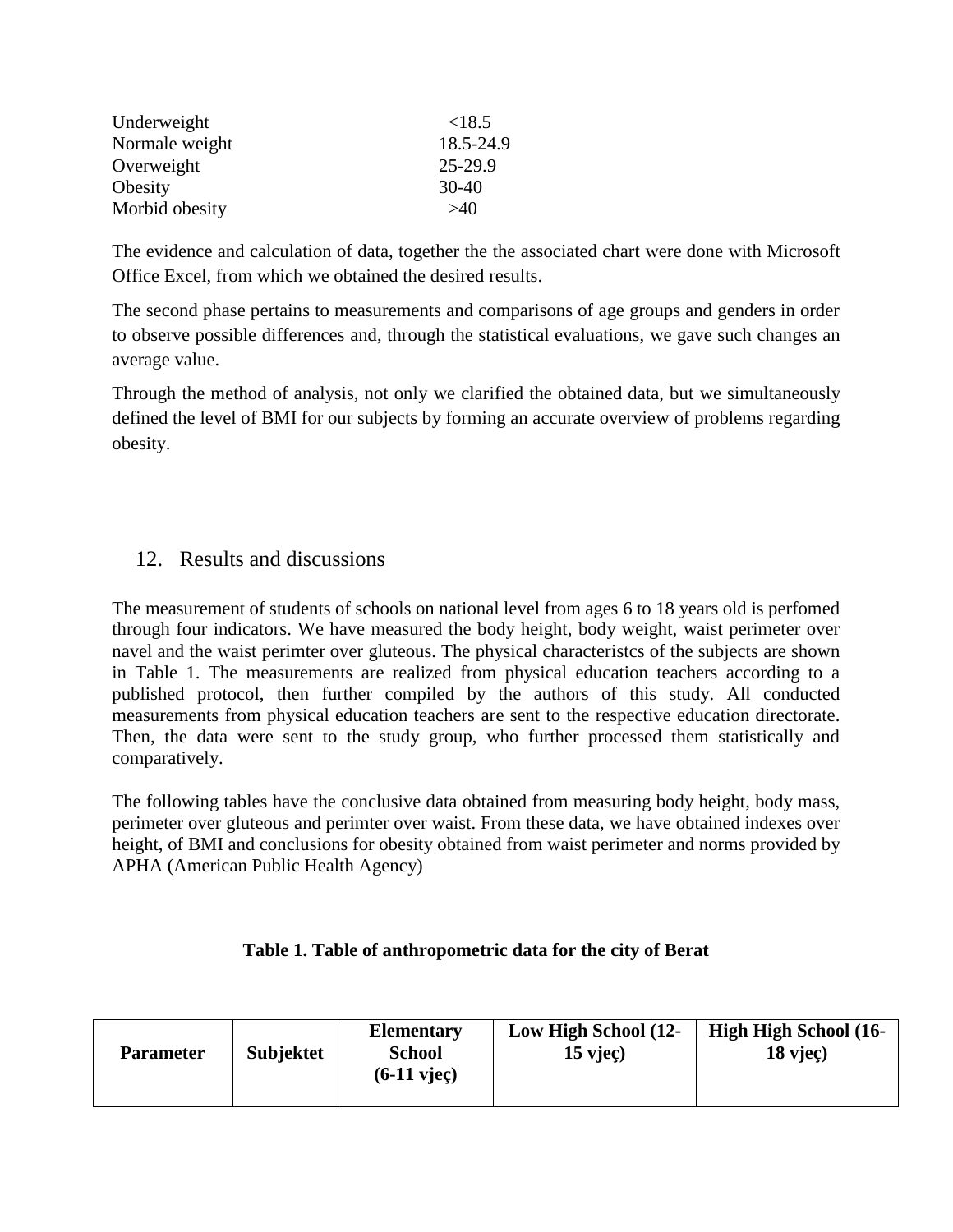| Age                                                                                                                          | Girls       | 8.36           | 12.82 | 16.37           |
|------------------------------------------------------------------------------------------------------------------------------|-------------|----------------|-------|-----------------|
| (years)                                                                                                                      | <b>Boys</b> | 8.52           | 13.0  | 16.51           |
| Body mass (kg)                                                                                                               | Girls       | 28.0           | 45.68 | 53.62           |
|                                                                                                                              | <b>Boys</b> | 29.0           | 48.16 | 64.23           |
| <b>Body height</b>                                                                                                           | Girls       | 1.31           | 1.56  | 1.62            |
| (m)                                                                                                                          | <b>Boys</b> | 1.33           | 1.59  | 1.74            |
| <b>BMI</b>                                                                                                                   | Girls       | 16.3           | 18.7  | 20.4            |
| (kg/m <sup>2</sup> )                                                                                                         | <b>Boys</b> | 16.5           | 19.0  | 21.3            |
| <b>Waist</b>                                                                                                                 | Girls       | 58.27          | 68.0  | 68.96           |
| perimeter (cm)                                                                                                               | <b>Boys</b> | 60.33          | 67.73 | 73.60           |
| <b>Perimeter over</b>                                                                                                        | Girls       | 69.0           | 86.0  | 90.55           |
| gluteous (cm)                                                                                                                | <b>Boys</b> | 70.38          | 82.55 | 89.67           |
| Ratio                                                                                                                        | Girls       | 0.85           | 0.79  | 0.76            |
| (Pb/Pg)                                                                                                                      | <b>Boys</b> | 0.86           | 0.82  | 0.82            |
| <b>Normal BMI</b>                                                                                                            |             | 2580           | 2339  | 1765            |
| Overweight                                                                                                                   | Girls       | 21             | 97    | 77              |
| <b>Obesity</b>                                                                                                               | (number)    | $\overline{3}$ | 16    | $5\overline{)}$ |
| <b>Normal BMI</b>                                                                                                            | <b>Boys</b> | 2841           | 2439  | 1647            |
| Overweight                                                                                                                   | (number)    | 27             | 96    | 135             |
| <b>Obesity</b>                                                                                                               |             |                | 33    | 16              |
| <b>Shwnim:</b> Total: $Nr_{\text{subjects}} = 14138$ , from whom: ( $Nr_{\text{Girls}} = 6903 \& NF_{\text{Boys}} = 7235$ ). |             |                |       |                 |
| Age group 6-11 vjeç: $(N_{total} = 5473; N_{Girls} = 2604; N_{Boys} = 2869)$                                                 |             |                |       |                 |
| Age group12-15 vjeç: (N <sub>total</sub> =5020; N <sub>Girls</sub> =2452; N <sub>Boys</sub> =2568)                           |             |                |       |                 |

*Age group 16-18 vjeç: (Nrtotal=3645; NrGirls=1847; NGirls=1798) vjeç*

## 13. Literature

1. Elizabeth Martin and Tanya McFerran

Publisher: Oxford University Press Print Publication Date: 2008 Print ISBN-13:9780199211777 Published online: 2008 Current Online Version:2008 ISBN:9780191726774

2. Steven Swiderski Int J Obes Relat Metab Disord 2003 maj,27(5);610-6. Gjithashtu mund tw shikoni Prev Med. 2005 shkurt; 40(2); 216-20 Hsieh SD, Muto T

3. Albin RL, Young AB, Penney JB. The functional anatomy of basal ganglia disorders. Trends Neurosci. 1989; 12 (10): 366–75.

4. Boska MD, Hasan KM, Kibuule D, et al. Quantitative diffusion tensor imaging detects dopaminergic neuronal degeneration in a murine model of Parkinson's disease. Neurobiol. Dis. 2007; 26 (3): 590–6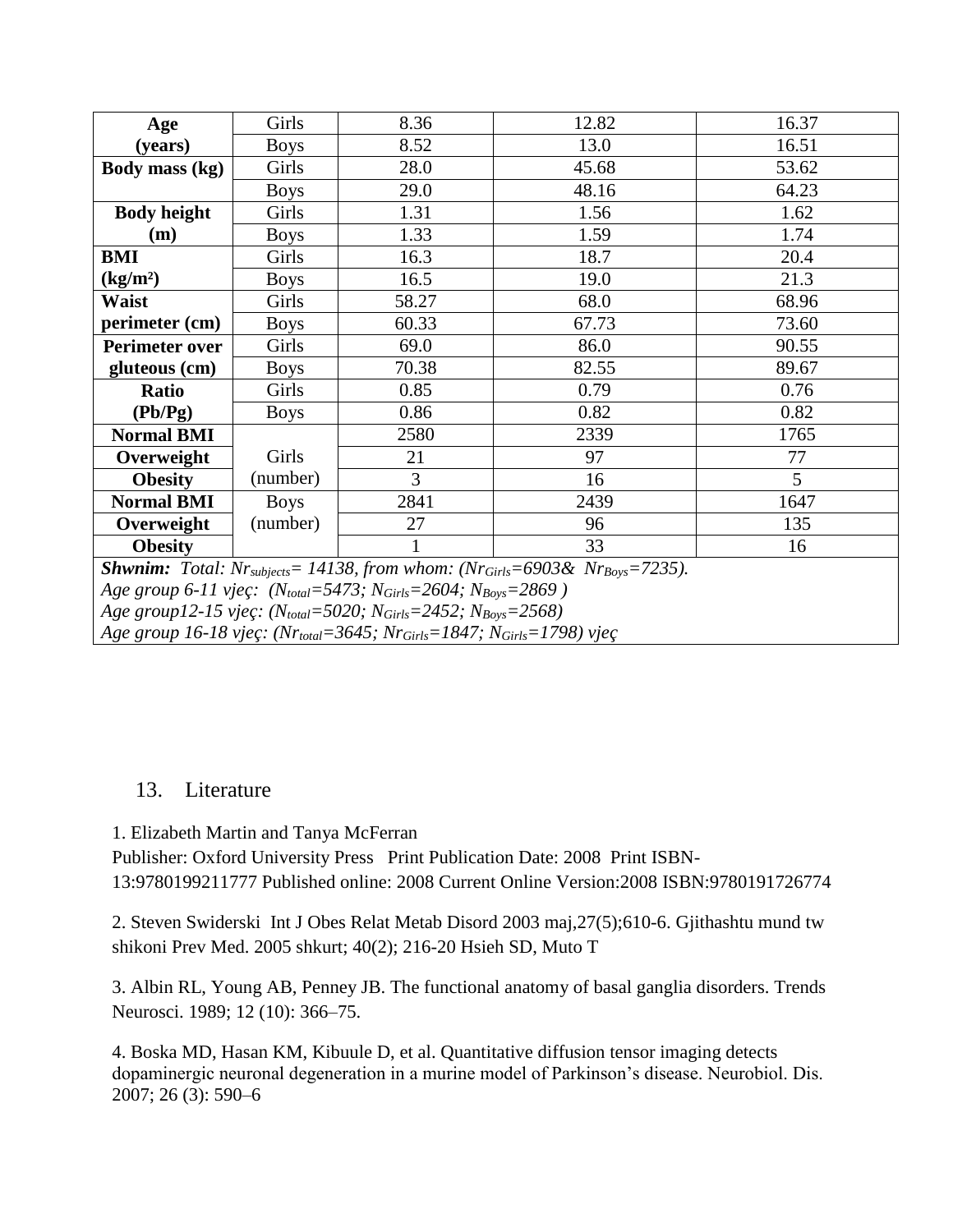5. Braak H, Del Tredici K, Rüb U, et al. Staging of brain pathology related to sporadic Parkinson's disease. Neurobiol. Aging. 2003; 24 (2): 197–211. 6. O'Neill Pat 2004 "The Iresh Sports Council's Strategy" p.27,33,41

7. Paul P. Gastin 2001 "Aerobia for all" Med. Sportiv 2001: 31 (10)

8. Quinn E. 2009 "Sports and parends" About.com Guide – Jule 29 – 2009 p.22-34

9. Remans A. 1995 "Strategy of Sport and Information" p. 14,37,82

10. Sharkey B. 2002 "Aerobic and musculare fitness" p.17,27,82,356

11. Buhmann C, Glauche V, Stürenburg HJ, Oechsner M, Weiller C, Büchel C. Pharmacologically modulated fMRI — cortical responsiveness to levodopa in drug-naive hemiparkinsonian patients. Brain. 2003; 126 (2): 451–61.

12. Schultz AB. Muscle function and mobility biomechanics in the elderly: an overview of some recent research. J Gerontol A Biol Sci Med Sci. Nov 1995;50 Spec No:60–63

13. Cunningham DA, Morrison D, Rice CL, Cooke C. Ageing and isokinetic plantar flexion. Eur J Appl Physiol Occup Physiol. 1987;56(1):24–29

14. Laforest S, St‐Pierre DM, Cyr J, Gayton D. Effects of age and regular exercise on muscle strength and endurance. Eur J Appl Physiol Occup Physiol. 1990;60(2):104–111

15. Larsson L, Grimby G, Karlsson J. Muscle strength and speed of movement in relation to age and muscle morphology. J Appl Physiol. Mar 1979;46(3):451–456

16. Murray MP, Duthie EH, Jr., Gambert SR, Sepic SB, Mollinger LA. Age‐related differences in knee muscle strength in normal women. J Gerontol. May 1985;40(3):275–280 17. Aniansson A, Rundgren A, Sperling L. Evaluation of functional capacity in activities of daily living in 70‐ year‐old men and women. Scand J Rehabil Med. 1980;12(4):145–154

18. Cwikel J, Fried AV. The social epidemiology of falls among community-dwelling elderly: guidelines for prevention. Disabil Rehabil. Jul‐Sep 1992;14(3):113–121

19. Lord SR, McLean D, Stathers G. Physiological factors associated with injurious falls in older people living in the community. Gerontology. 1992;38(6):338–346

20. Aniansson A, Sperling L, Rundgren A, Lehnberg E. Muscle function in 75‐year‐old men and women. A longitudinal study. Scand J Rehabil Med Suppl. 1983;9:92–102

21. Jette AM, Branch LG. The Framingham Disability Study: II. Physical disability among the aging. Am J Public Health. Nov 1981;71(11):1211–1216

22. Bassey EJ, Fiatarone MA, O'Neill EF, Kelly M, Evans WJ, Lipsitz LA. Leg extensor power and functional performance in very old men and women. Clin Sci (Lond). Mar 1992;82(3):321– 327

23. Era P, Heikkinen E. Postural sway during standing and unexpected disturbance of balance in random samples of men of different ages. J Gerontol. May 1985;40(3):287–295

24. Woolacott MH. Age‐related changes in posture and movement. Journal of Gerontology. 1993;48:56–60

25. Crilly RG, Delaquerriere Richardson L, Roth JH, Vandervoort AA, Hayes KC, Mackenzie RA. Postural stability and Colles' fracture. Age Ageing. May 1987;16(3):133–138

26. Spirduso WW, Francis KL, MacRae PG. Physical Dimensions of Aging. Champaign, IL: Human Kinetics; 2005